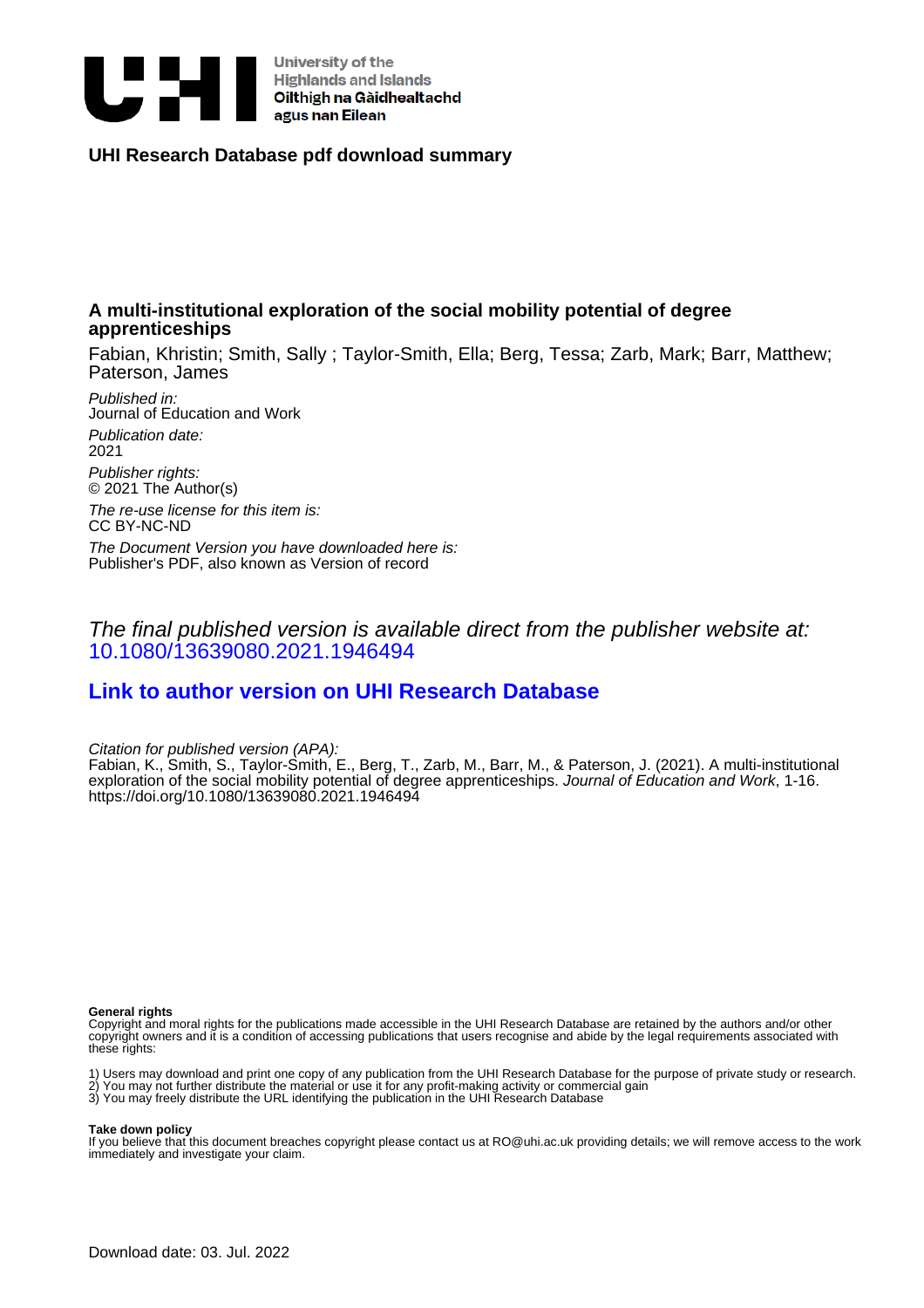



**Journal of Education and Work**

**ISSN: (Print) (Online) Journal homepage:<https://www.tandfonline.com/loi/cjew20>**

# **A multi-institutional exploration of the social mobility potential of degree apprenticeships**

**Sally Smith, Ella Taylor-Smith, Khristin Fabian, Mark Zarb, James Paterson, Matthew Barr & Tessa Berg**

**To cite this article:** Sally Smith, Ella Taylor-Smith, Khristin Fabian, Mark Zarb, James Paterson, Matthew Barr & Tessa Berg (2021): A multi-institutional exploration of the social mobility potential of degree apprenticeships, Journal of Education and Work, DOI: [10.1080/13639080.2021.1946494](https://www.tandfonline.com/action/showCitFormats?doi=10.1080/13639080.2021.1946494)

**To link to this article:** <https://doi.org/10.1080/13639080.2021.1946494>

© 2021 The Author(s). Published by Informa UK Limited, trading as Taylor & Francis Group.



**G** 

Published online: 10 Jul 2021.

| ł  |
|----|
| ۰. |

[Submit your article to this journal](https://www.tandfonline.com/action/authorSubmission?journalCode=cjew20&show=instructions)  $\mathbb{Z}$ 

data $\mathbb{C}^n$ 

**III** Article views: 136



[View related articles](https://www.tandfonline.com/doi/mlt/10.1080/13639080.2021.1946494)  $\mathbb{Z}$ 

| View Crossmark |
|----------------|
|                |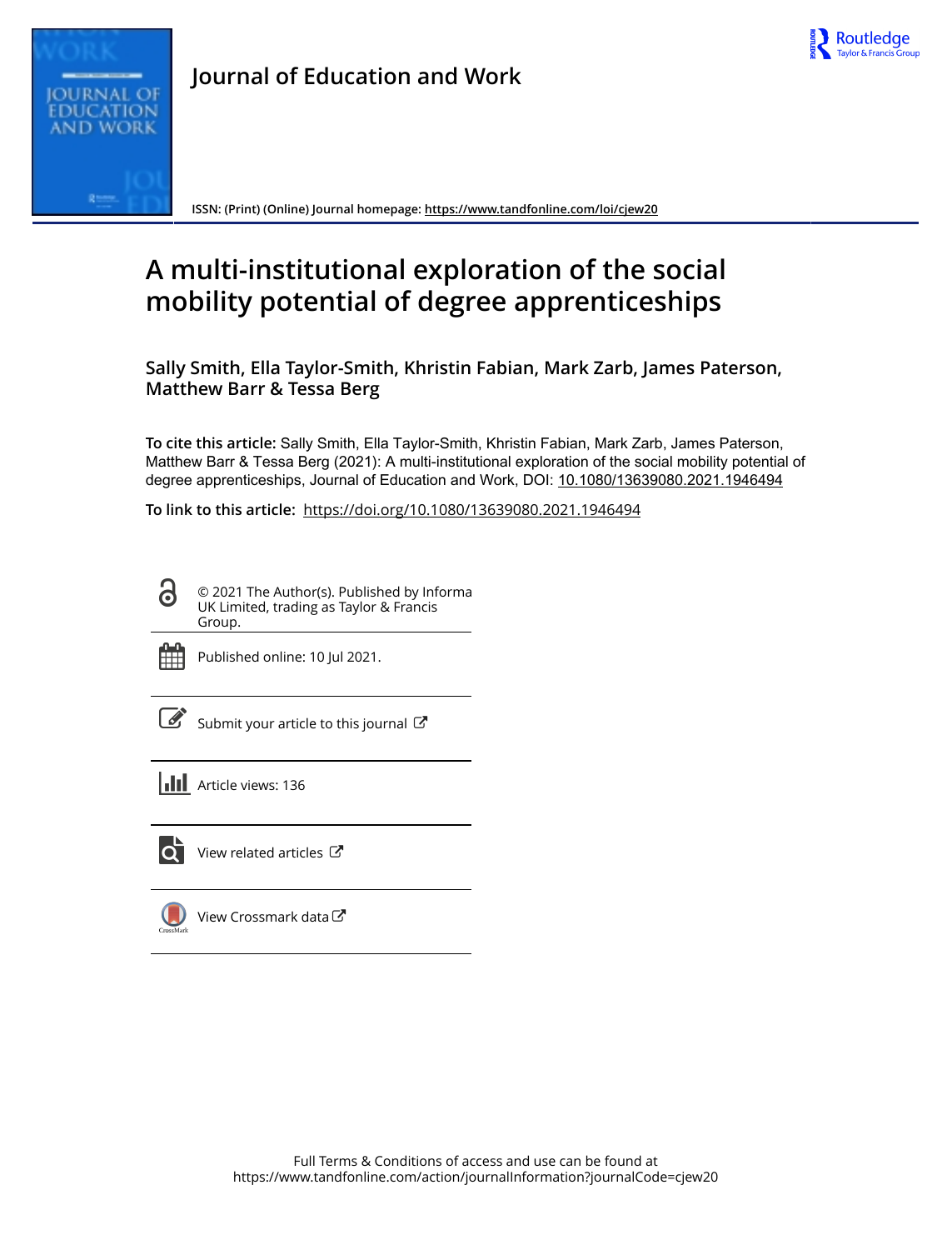Routledae Taylor & Francis Group

**a** OPEN ACCESS **a** Check for updates

# **A multi-institutional exploration of the social mobility potential of degree apprenticeships**

S[a](#page-2-0)lly Smit[h](http://orcid.org/0000-0003-3407-1029) **D**<sup>a</sup>, Ella Taylor-Smith D<sup>a</sup>, Khristi[n](http://orcid.org/0000-0002-6955-1009) Fa[b](#page-2-0)ian D<sup>a</sup>, Mark Zarb<sup>b</sup>, James Paterson D<sup>[c](#page-2-1)</sup>, Matthew Barr  $\mathbf{D}^d$  an[d](#page-2-1) Tessa Berg<sup>e</sup>

<span id="page-2-2"></span><span id="page-2-1"></span><span id="page-2-0"></span><sup>a</sup>Centre for Computing Education Research, Edinburgh Napier University, Edinburgh, UK; <sup>b</sup>Robert Gordon University, Aberdeen, UK; <sup>c</sup>Department of Computing, Glasgow Caledonian University, Glasgow, UK; <sup>d</sup>Centre for Computer Science Education, University of Glasgow, Glasgow, UK; e Heriot-Watt University, Edinburgh, UK

#### **ABSTRACT**

This mixed-method study at six universities asked degree apprentices about their trajectories into the apprenticeship, to better understand the social mobility potential of apprenticeships. The degree apprenticeship offers a route to a degree for apprentices, who are employees studying for a degree. As a new model, little is known about the apprentices: who they are, their journey towards this degree, and whether they fulfil the social mobility aspirations expressed by apprenticeship policymakers. Computing and IT apprentices at six universities in Scotland, UK, were surveyed ( $n = 160$ ) to ask about their background and previous experience. Interviews ( $n = 28$ ) were carried out with apprentices studying with one of the institutions, to enquire how their backgrounds impacted on their journey to this point. By taking a multi-institutional approach, the study reports findings across different degree apprenticeships and geographical locations. Apprentices were found to be drawn from all socioeconomic groups and represented those new to work and upskillers, already in work. For upskillers, the degree apprenticeship offered a belated opportunity for degree-level study. However, young people recruited into the apprenticeship were disproportionally from more privileged groups. We make recommendations for recruitment and selection processes to increase equality of access to degree apprenticeship places.

# **ARTICLE HISTORY**

Received 25 August 2020 Accepted 26 March 2021

#### **KEYWORDS**

degree apprenticeship; graduate apprenticeship; social mobility

# **Introduction**

<span id="page-2-3"></span>With the expansion of higher education globally, having a degree is not necessarily sufficient to secure a graduate role. Instead, employers increasingly turn to work experience to make recruitment and selection decisions (Marginson [2015](#page-16-0); Tomlinson [2008;](#page-17-0) Tomlinson et al. [2017](#page-17-1)). There are many and varied models for work experience while studying, ranging from work-based projects through to paid work placements of significant duration. By contrast, the degree apprenticeship means studying while working, whereby the apprentice is first and foremost an employee. Like many vocational education and training (VET) systems across Europe, the degree apprenticeships introduced in Scotland in 2017 are partly inspired by the German dual system (for example, Protsch and Solga [2016\)](#page-16-1). In the dual system, the employers pay apprentices' wages, training and equipment costs, while government funds their study in specialist *vocational schools*. German students enter VET on leaving school; it is unusual and difficult to retrain later (Protsch and Solga [2016](#page-16-1)). The German approach has been criticised for maintaining social disparities and intergenerational social

<span id="page-2-4"></span>**CONTACT** Sally Smith S s.smith@napier.ac.uk **B** Edinburgh Napier University, Edinburgh, UK

© 2021 The Author(s). Published by Informa UK Limited, trading as Taylor & Francis Group.

This is an Open Access article distributed under the terms of the Creative Commons Attribution-NonCommercial-NoDerivatives License (http:// creativecommons.org/licenses/by-nc-nd/4.0/), which permits non-commercial re-use, distribution, and reproduction in any medium, provided the original work is properly cited, and is not altered, transformed, or built upon in any way.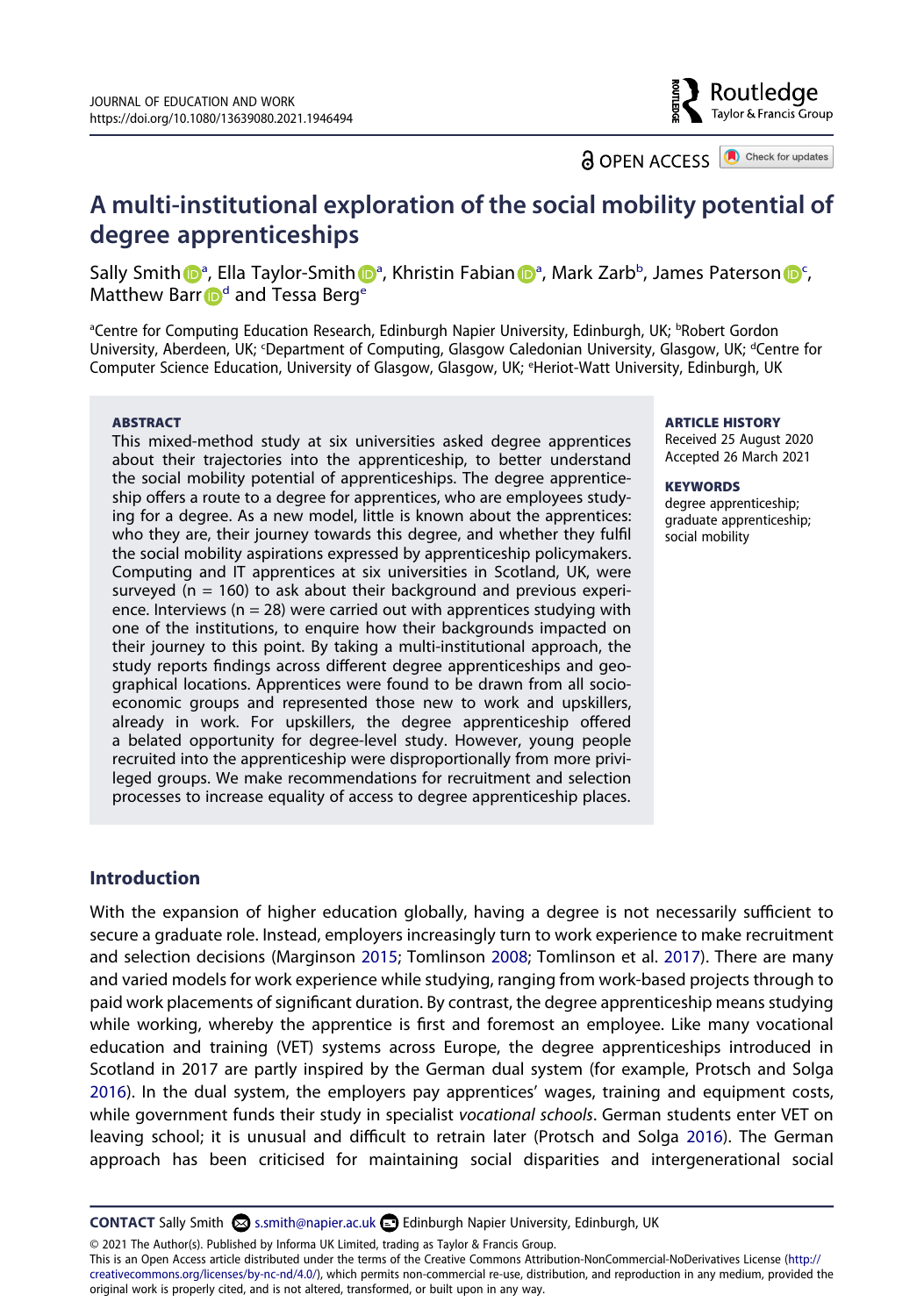<span id="page-3-9"></span><span id="page-3-8"></span><span id="page-3-6"></span><span id="page-3-5"></span><span id="page-3-4"></span>immobility, because access to training places, especially for higher status occupations such as IT specialist, depends on school attainment, which is highly correlated with social background. Further, VET is less prestigious than universities but more attractive to working class students who have the qualifications to choose university (Protsch and Solga [2016\)](#page-16-1). The co-operative education model, adopted widely in the US and Canada (Johnston, Angerilli, and Gajdamaschko [2003\)](#page-16-2), offers similarly rich work experience but without a longer term employment commitment (for example the promise of a graduate job) or wages during the study terms. Co-op is often undertaken across various employers so a number of different working environments are experienced. Co-op is also generally aimed at recent school-leavers with little experience of the workplace (Linn [2015](#page-16-3)). Across the four devolved regions of the UK (England, Scotland, Northern Ireland and Wales), the degree apprenticeship model involves individual employers paying wages and employment costs, while university course fees are paid by employers collectively, via an apprenticeship levy, topped up with other funding. The main differences in implementation relate to administration and the extent of employer-influence on the degree content (Smith et al. [2020\)](#page-17-2). Most degree apprentices in Scotland (70.6% in 2018–19) were already working for their employer when they started the apprenticeship; almost half of all those starting apprenticeship degrees in 2018 were aged between 25 and 49 (SDS [2019](#page-16-4)), and there is no upper age limit. This may reflect dual underlying goals: degree apprenticeships are tasked with producing skilled employees *and* increasing social mobility (QAA [2019\)](#page-16-5). This second aim reflects a growing concern that Higher Education (HE) expansion in and of itself has not, in recent years, led to an increase in social mobility, where social mobility is considered to be the strength of the link between 'a person's occupation or income and the occupation or income of their parents' (Social Mobility Commission [2020a\)](#page-15-0). We use the term in this paper to refer to upward social mobility. Brown ([2013](#page-15-1)) sets out inherent challenges of social mobility, including the complexity of the employment landscape such as an inadequate supply of high pay, high status jobs leading to fierce competition even among those with the qualifications that evidence exceptional talent. The degree apprenticeship is a new model for the UK, and one that has the potential to offer a new route to a highly paid job. Bathmaker ([2017](#page-15-2)) challenges researchers to reconsider access to various forms of post-secondary education and 'think beyond what works to consider much more carefully who gets what and why' (p 7). This paper is a response to that challenge. A study was conducted to explore routes into the degree apprenticeship by asking participants about their early experiences and backgrounds. The study involved six universities in Scotland, where the link with social mobility is explicitly expressed by the funding body (SDS [2016\)](#page-16-6). In Scotland this apprenticeship is referred to as a *graduate* apprenticeship, as, if successfully completed, it culminates in graduation; however, we use the term *degree* apprenticeships in this paper, as the term is more widely used across the UK. The models across the regions differ in administration, funding allocations and employer involvement, but not significantly in their potential for social mobility.

<span id="page-3-7"></span><span id="page-3-3"></span><span id="page-3-0"></span>We begin the paper by considering debates and research concerning social mobility as facilitated by education. We then highlight the Information Technology (IT) labour market, as this sector is extensively served by the degree apprenticeships, and the apprentices in this study are drawn from IT sector-aligned degrees. We outline the approach to data collection before presenting the data related to routes into the apprenticeship, taking account of participants' backgrounds. The paper concludes with a discussion of how the degree apprenticeship opportunity is accessed differently for different groups and the impact of these findings on current debates about the role of this educational model on 'prospects for social mobility' (Brown [2013](#page-15-1), 683).

# <span id="page-3-2"></span>**Social mobility and education**

<span id="page-3-1"></span>Increasingly, higher education has become a necessity for entry to certain high-status, high-pay occupations, including access to the professions such as law, medicine, and accountancy (Boliver and Wakeling [2016](#page-15-3)). However, a degree itself does not guarantee access, as 'having graduated from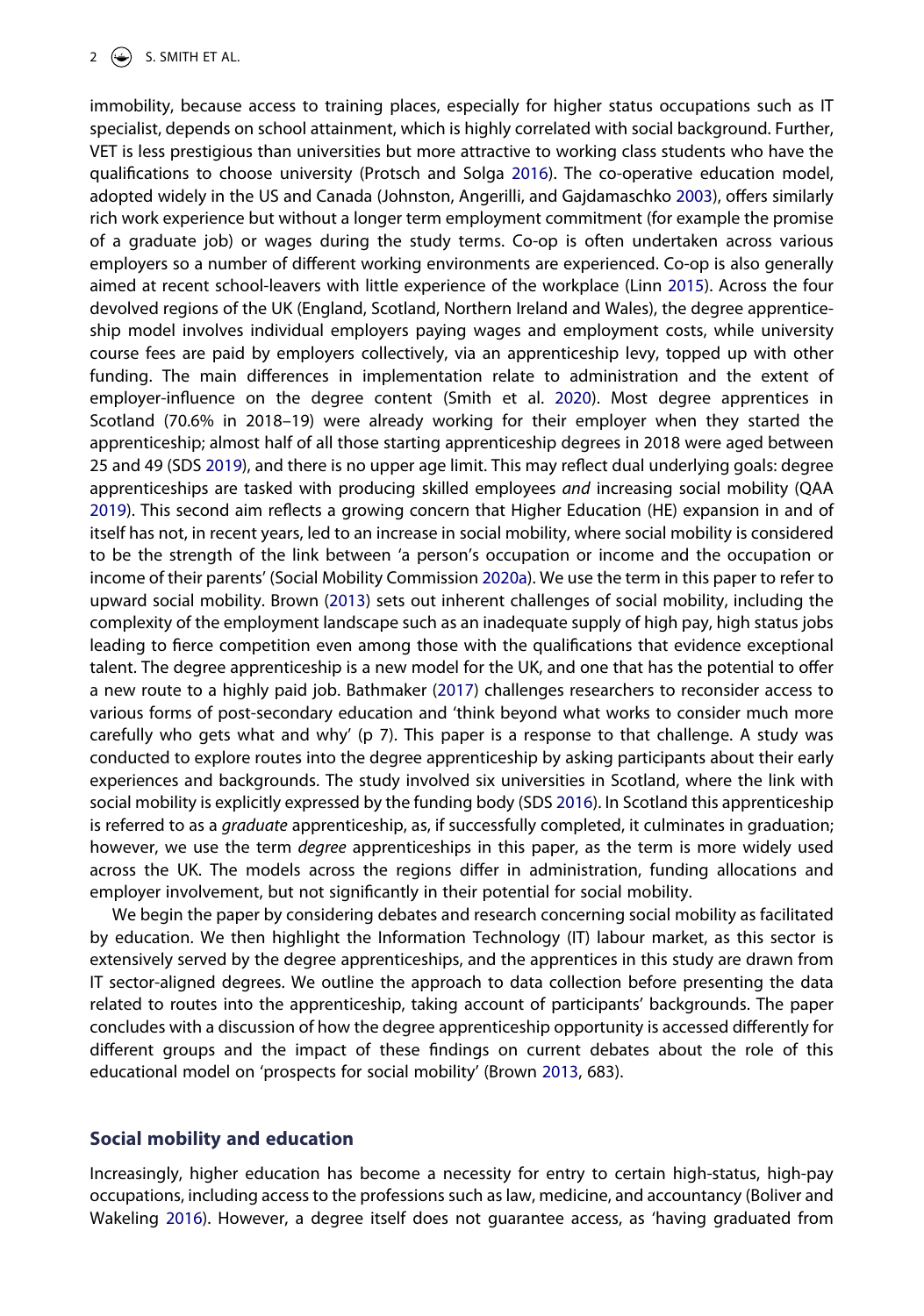<span id="page-4-14"></span>university, students from disadvantaged backgrounds are less likely to go into professional jobs' (Universities [2016,](#page-17-3) 2).

<span id="page-4-6"></span><span id="page-4-3"></span><span id="page-4-2"></span>Following the UK's major expansion of higher education in the latter part of the 20<sup>th</sup> century, the importance of education as a factor in increasing social mobility is arguably declining (Hope [1981](#page-15-4); Goldthorpe [1987](#page-15-5); Goldthorpe and Mills [2004\)](#page-15-6). Bukodi et al. [\(2015\)](#page-15-7) found that class inequalities in the face of education have remained stable over time. Some researchers are concerned that trends in access to education are actually serving to increase social inequality (for example Busemayer [2015](#page-15-8); Robertson [2016\)](#page-16-7). Indeed, theorists propose that further expansion of higher education will not lead to increased social mobility, as saturation level is reached (Hout [2006](#page-16-8); Brown [2013](#page-15-1)). Instead, social congestion occurs unless jobs can be created to keep up with the increased numbers of skilled graduates; otherwise the competition for high value roles simply intensifies (Brown [2013\)](#page-15-1).

<span id="page-4-12"></span><span id="page-4-8"></span><span id="page-4-7"></span><span id="page-4-1"></span>In an attempt to counter social stagnation for under-represented groups, universities in the UK (and elsewhere) introduced a system of contextual admissions and widening participation policies designed to ensure open and fair access to traditional higher education for those that could benefit (Boliver, Gorard, and Siddiqui [2019](#page-15-9)). The *context* includes taking account of geographical areas of low university participation to recognise the significant challenges for those from disadvantaged backgrounds of achieving university entrance qualifications. The main actions for traditional degree applicants taken by universities across the four devolved regions in the UK are: to provide financial support for students from low-income backgrounds as expressed through reports to funders and regulators (Donnelly and Evans [2019\)](#page-15-10), reduced entrance requirements (Boliver, Gorard, and Siddiqui [2019\)](#page-15-9), and to collaborate across local schools and educational institutions (Hoskins and Ilie [2017\)](#page-16-9). These measures in themselves may be not be enough, even where students are admitted to elite universities (Reay [2018](#page-16-10)). The intense competition for graduate roles makes the degree award necessary but insufficient (Donnelly and Evans [2019](#page-15-10)). Looking to graduate employers, attributes in addition to undergraduate educational attainment are increasingly favoured by those making recruitment decisions, forming insidious barriers related to social distance. Specifically, factors such as differentiating the graduating institution (Boliver [2013](#page-15-11)), selection based on cultural fit (Smith and Smith [2016\)](#page-17-4), expectations of experience of one or more paid or unpaid internships (Brown [2013](#page-15-1)) and postgraduate qualifications (Wakeling and Laurison [2017\)](#page-17-5). Jackson, Goldthorpe, and Mills [\(2005\)](#page-16-11) argue that the potential for graduate social mobility rests with employers, finding:

<span id="page-4-15"></span><span id="page-4-13"></span><span id="page-4-11"></span><span id="page-4-9"></span><span id="page-4-5"></span><span id="page-4-0"></span>'the importance that employers attach to educational qualifications tends to vary, in a systematic way, across different kinds of work and, in turn, across the occupations comprised by the different classes of modern societies, including, and indeed especially, by more advantaged classes.' (25).

So, recruitment decisions are influenced by employer-identified attributes which are more readily acquired by advantaged groups. Work experience with a degree embedded should, then, present a realistic opportunity for social mobility, with apprentices having time to achieve the degree while building up work experience and developing the cultural capital to *fit in* at work. But this will only work if apprenticeship places are both filled by those from disadvantaged groups *and* lead to high status, high pay jobs. Indeed, at this early stage of degree apprenticeships, with no data available yet tracking longer term outcomes -social mobility is more akin to a consideration of upward education mobility whereby offspring of non university-educated parents seek higher education (Kupfer [2015\)](#page-16-12).

<span id="page-4-10"></span><span id="page-4-4"></span>Apprentices are not recruited by the university; they are recruited by an employer who puts them forward for an apprenticeship place at a university (which applies university admissions criteria). The effectiveness of the early policy aim of apprenticeships having a positive impact on social mobility has been questioned by recent reports that doubt this has been achieved to date (e.g., Lester and Bravenboer [2020](#page-16-13); Social Mobility Commission [2020b\)](#page-15-12). Lester and Bravenboer [\(2020\)](#page-16-13) call for the government to reconfirm the social mobility purpose of apprenticeships as measured by access to 'professional status' (62), however professional *status* still falls short of a professional *job*. As noted above, vocational education, as in Germany, may be stratified, from school results to the labour market, and act to maintain social immobility (Protsch and Solga [2016](#page-16-1)). Such immobility is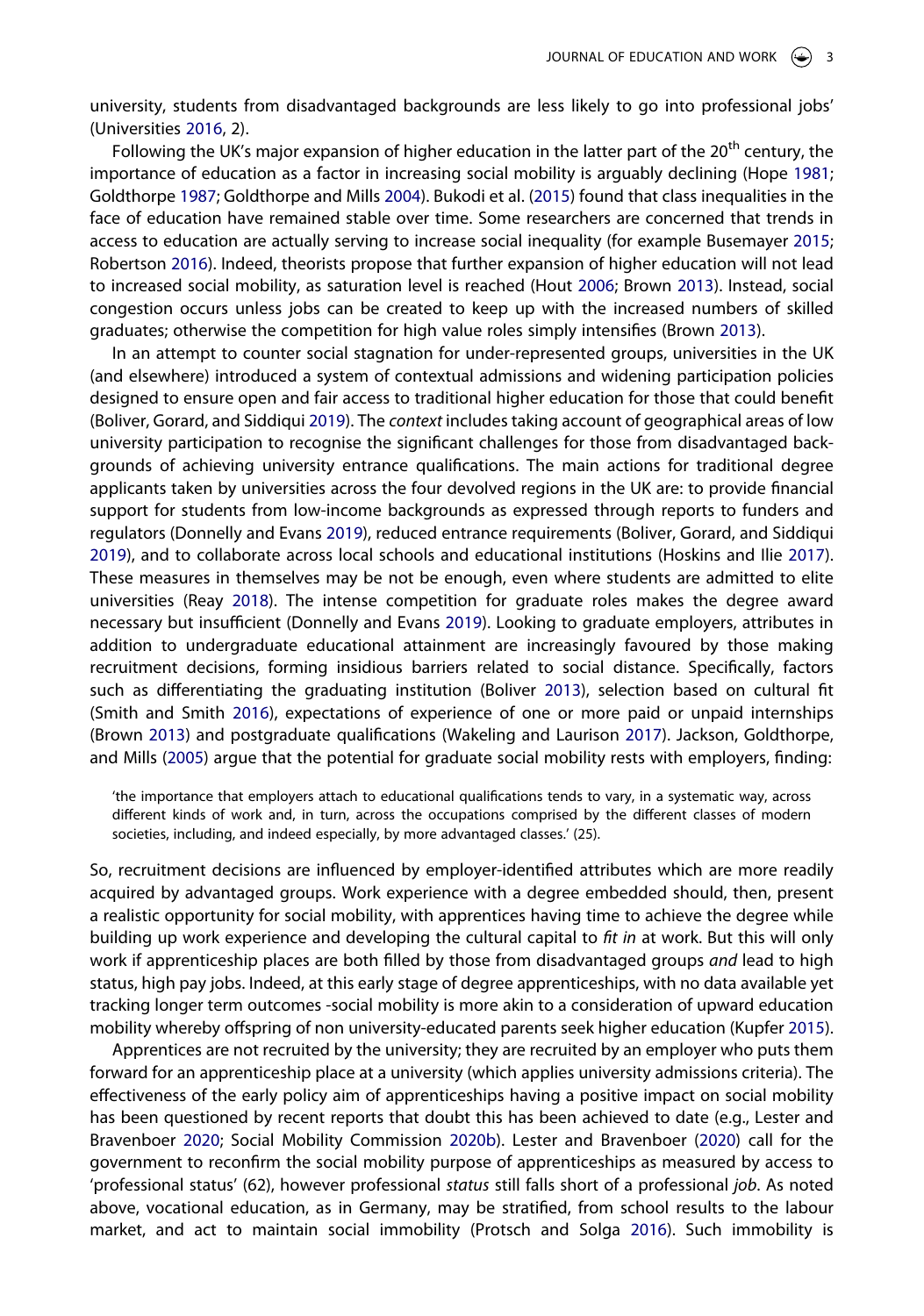<span id="page-5-6"></span><span id="page-5-0"></span>unsurprising when considering degree apprenticeships alongside more established means of combining work with study, such as student work placements. Placements have been found to help students gain graduate work more quickly and start on higher salaries (Smith et al. [2018b](#page-17-6); Wilton [2012\)](#page-17-7). There is evidence, however, that not all students have equal recognition of, or access to, student work placements (Bathmaker, Ingram, and Waller [2013;](#page-15-13) Smith et al. [2019](#page-17-8)). In the study by Bathmaker et al., middle class students enjoyed advantages including recognising the opportunity for work experience, social capital to acquire access to work experience, finance as an enabler for unpaid work, and cultural capital recognised by employers. Smith et al. [\(2019\)](#page-17-8) found evidence that while a wide range of students recognised the opportunity posed by work experience, white students had more success in their applications than those from other ethnic groups.

<span id="page-5-7"></span><span id="page-5-4"></span>In England, where university fees represent a significant debt to the learner, studies have found that some learners perceive degree apprenticeships as their only realistic chance of higher education (Lester and Bravenboer [2020](#page-16-13); Office for Students [2019](#page-16-14)). However, a Social Mobility Commission report states that apprentice funding in England 'has disproportionately funded higher-level apprenticeships for learners from more advantaged communities' (Social Mobility Commission [2020b,](#page-15-12) 5), and degree apprentices in Scotland are more likely to live in the most advantaged postcodes, with only 11.8% of degree apprentices starting in 2017 and 2018 from the most deprived areas ('Quintile 1ʹ using the Scottish Index of Multiple Deprivations (SIMD)), compared to 23.8% from the least deprived areas ('Quintile 5ʹ) (SDS [2019](#page-16-4)), suggesting that there is a need to reconsider the route to an apprenticeship for those from disadvantaged groups. An alternative route to an apprenticeship, also eligible for fees funding, is for an existing member of staff to become an apprentice in their organisation to upskill or reskill. It is not clear whether or how this approach to degree apprenticeship selection can promote social mobility.

In both cases, knowing the route towards becoming an apprentice can increase understanding of how apprenticeships are accessed. There is as yet little empirical evidence related to Scottish apprentices as the model has only recently been introduced. Computing-related degree apprenticeships are widely offered in Scotland and this study focused on those. The next section briefly introduces employment practices in the IT sector.

#### *Social mobility and the IT Sector context*

In Scotland, degree apprenticeship frameworks were published that set out curriculum coverage of four different computing courses that lead to careers in the following IT professions: Software Development, Cybersecurity, Information Technology for Business, and Data Science. Computing is taught in the majority of UK universities and is generally successful at attracting students from under-represented groups (Shadbolt [2016\)](#page-16-15). Students on UK computing courses have been drawn from Low Participation Neighbourhoods (LPN) at 14% (compared with 12% across all STEM subjects) (Shadbolt [2016](#page-16-15)); and Black, Asian and Minority Ethnic (BAME) at 28% (compared with 26% for all STEM subjects) (HESA [2019\)](#page-15-14).

<span id="page-5-9"></span><span id="page-5-8"></span><span id="page-5-5"></span><span id="page-5-3"></span><span id="page-5-2"></span><span id="page-5-1"></span>As a relatively new profession, IT can offer opportunities for social mobility (Darr and Warhurst [2008\)](#page-15-15). Indeed, Marks and Baldry [\(2009\)](#page-16-16) suggest that IT 'offers open-access socio-economic mobility to those with the necessary talents without the significant value baggage which might be associated with the traditional professions' (p 60). While apprenticeships focus on professional standards, the migration to global service-based economies has undermined the high salary/job security protections previously afforded many professions, including IT (Švarc [2016](#page-17-9)). As such, belonging to the IT profession differs from more established professions, such as medicine and law, that maintain high levels of regulation and significant barriers to entry (Smith and Philips [2015\)](#page-17-10). Many policy documents and reports highlight the potential for degree apprenticeships to increase social mobility, and the IT sector provides a *somewhat* welcoming environment for those studying computing with varying backgrounds. The starting point to understand whether this potential is being realised is to understand the backgrounds of the apprentices as evidenced, in this paper, from their home postcodes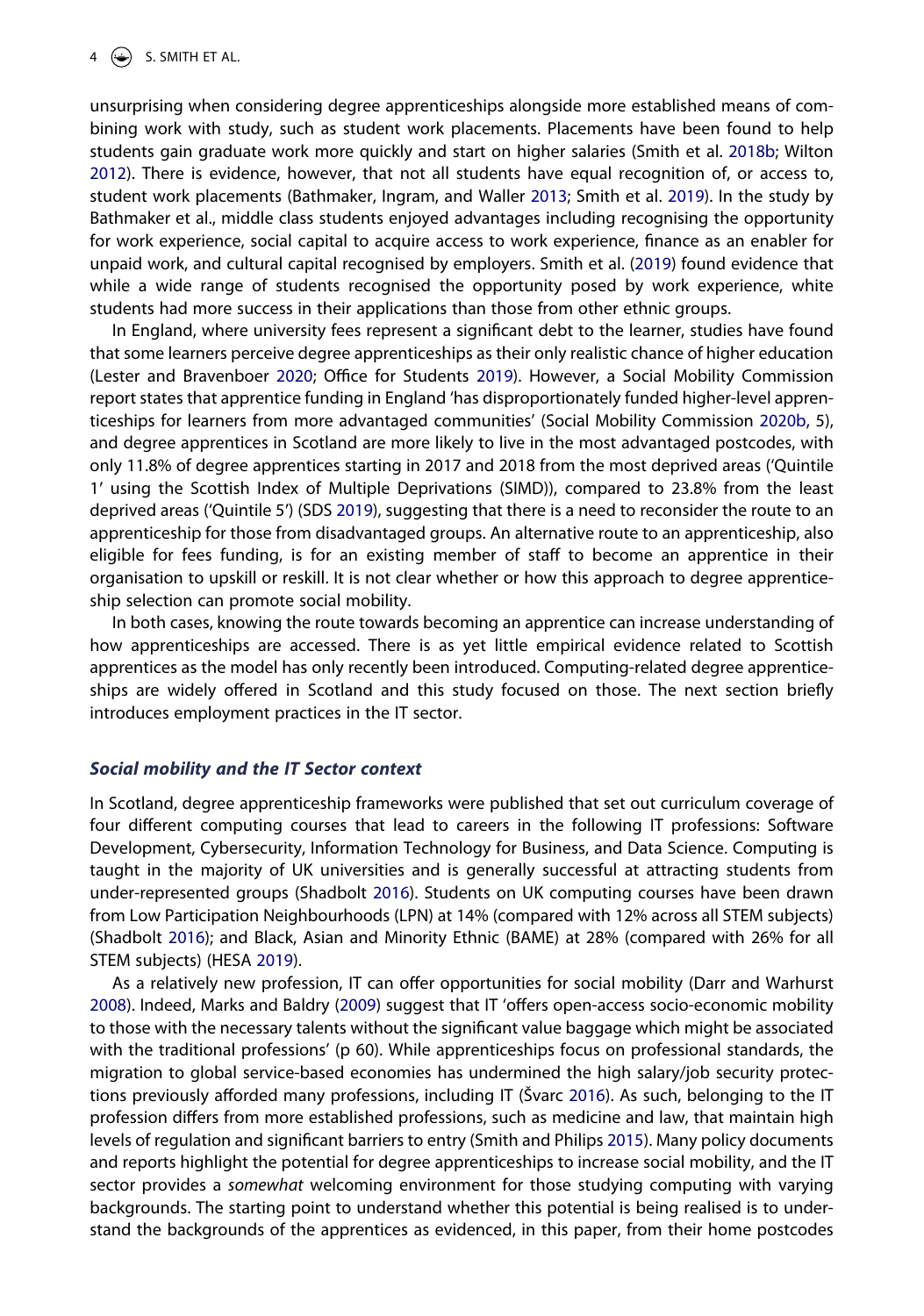and their parents' tertiary education. This paper considers whether apprenticeships offer potential for social mobility or whether apprenticeship places are being secured by the more advantaged.

# **Methodology**

The study used a mixed method approach. A survey queried participants' routes into the apprenticeship, including who/what had influenced them, along with some demographic questions. The interviews enabled a deeper, individualised exploration of the apprentices' trajectories.

Six universities took part in this joint study. Each university offers similar computing curricula, based on course frameworks. The over-arching features of the apprenticeship degrees include integrated on and off-the-job learning, and recruitment of new apprentices is the responsibility of the employing organisation.

Survey data ( $n = 160$ ) was collected over three academic years but administered only once per cohort to ensure that there are no duplicate entries. [Table 1](#page-6-0) shows the demographic information of the participants. Interviews ( $n = 28$ ) were conducted with apprentices in one university, following the first two rounds of the survey, about six months into their course. More detail about the interviews is provided below.

#### *Survey: instrument and data analysis*

The survey consisted of multiple choice and open-ended questions relating to routes into apprenticeship (for example, recruitment, previous work and study experience). To determine whether apprenticeships aligned to the IT sector are offering an opportunity to deliver the promise of social mobility, we asked participants for two pieces of data: their postcode and parents' education (whether either or both of their parents had experience of higher education). The postcode responses were used to identify the level of Scottish Index of Multiple Deprivation (SIMD). SIMD categories are based on postcode data, with Quintile 1 (Q1) representing 20% of most deprived areas and Quintile 5 (Q5) indicating the least deprived areas. SIMD brings together a variety of indices that describe deprivation related to income, employment, health, education, crime, and housing (SIMD [2020](#page-16-17)).

| Demographic Information                   | Frequency |     | Percentage HESA 2018/19 Scotland data HESA Computing UK Wide |      |
|-------------------------------------------|-----------|-----|--------------------------------------------------------------|------|
| Age ( $n = 160$ )                         |           |     |                                                              |      |
| 21and under                               | 67        | 42% | 48% (20 and under)                                           | 53%  |
| 22 to 30                                  | 41        | 26% | 35% (21-29)                                                  | 37%  |
| 31 up                                     | 52        | 33% | 16% (30 years and over)                                      | 10%  |
| Gender ( $n = 158$ )                      |           |     |                                                              |      |
| Female                                    | 37        | 23% | $19\%*$                                                      | 16%  |
| Male                                      | 118       | 75% | $81\%$ *                                                     | 84%  |
| Prefer not to say/Other                   | 3         | 2%  | $0.2\%$ *                                                    | .09% |
| Ethnicity ( $n = 159$ )                   |           |     |                                                              |      |
| White                                     | 149       | 94% | 91%                                                          | 72%  |
| <b>BAME</b>                               | 10        | 6%  | 9%                                                           | 28%  |
| SIMD $(n = 118)$                          |           |     |                                                              |      |
| Q1                                        | 16        | 14% | 13%                                                          |      |
| Q <sub>2</sub>                            | 24        | 20% | 15%                                                          |      |
| Q <sub>3</sub>                            | 24        | 20% | 19%                                                          |      |
| Q4                                        | 20        | 17% | 23%                                                          |      |
| Q5                                        | 34        | 29% | 30%                                                          |      |
| Parents' education (attended HE; n = 155) |           |     |                                                              |      |
| No                                        | 70        | 45% | 34%                                                          |      |
| Yes                                       | 85        | 55% | 61%                                                          |      |

<span id="page-6-1"></span><span id="page-6-0"></span>**Table 1.** Participant survey demographic information.

\*Note: Gender data is for Computer Science only.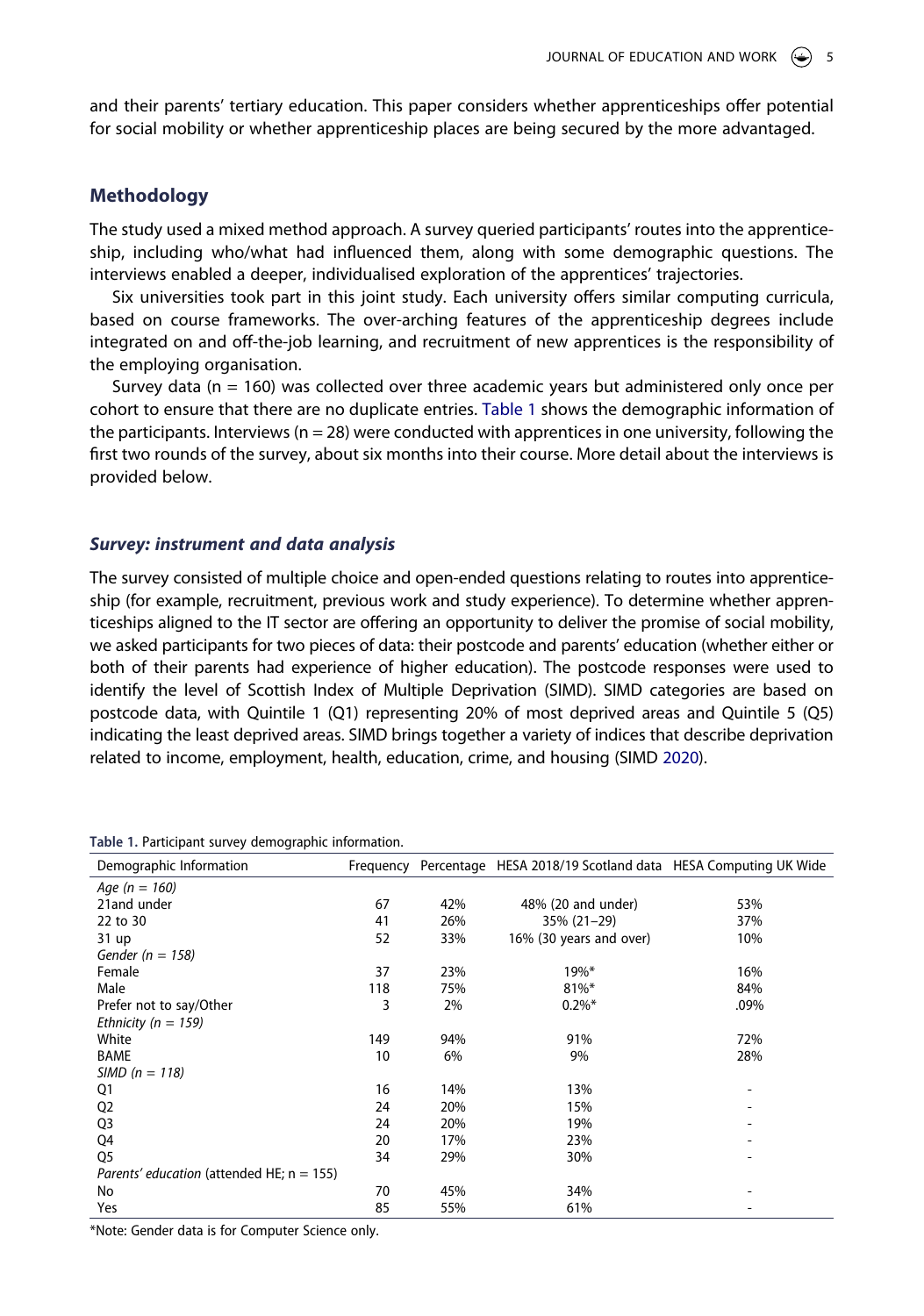# $6 \quad \Leftrightarrow$  S. SMITH ET AL.

<span id="page-7-4"></span>For open-ended questions, themes from the free-text responses were extracted, then coded by two independent researchers and any discrepancies were resolved through discussion (Holman [2018\)](#page-15-16). For the comparative analysis, the themes were coded as dichotomies (Boyatzis [1998\)](#page-15-17).

<span id="page-7-0"></span>Comparison of distribution of responses by SIMD were conducted using Chi-squared test of independence. Our analysis grouped the participants into two groups: Q1-Q2 are residents of the two most deprived quintiles ( $n = 40$ ) and Q3-Q5 ( $n = 78$ ) are residents of the least deprived quintiles. Responses with missing or unlisted postcodes ( $n = 37$ ) were excluded in the analysis with regards to SIMD. A Chi-squared test of independence was also used to compare responses by parents' education, with parents' education coded as 0 for those where neither parents/guardians attended tertiary education ( $n = 70$ ) and 1 otherwise ( $n = 85$ ). For responses with more than 80% of expected values less than zero, the Fisher exact test was used.

### *Interviews: instrument and data analysis*

<span id="page-7-5"></span><span id="page-7-3"></span><span id="page-7-1"></span>Apprentices in the first two cohorts, at one university, were invited to participate in interviews, about six to eight months into their course. All 28 volunteers (from a pool of 56) were interviewed: 15 in the first cohort and 13 in the second, forming a 'convenience sample' (Saumure and Given [2012\)](#page-16-18). While not necessarily representative of their full cohorts, the interviewees provided useful situated perspectives of students' experience of the programme: i.e., this is our best opportunity to foreground the 'students' lived realities' (Gale and Parker [2014](#page-15-18), 735). Following the university's ethics processes, participants signed informed consent forms. Semi-structured interviews, lasting up to an hour, were audio-recorded, transcribed, and anonymised. Twenty participants were interviewed at their workplace and eight were interviewed on campus. The interview approach was inspired by narrative interviews (Dziallas and Fincher [2016](#page-15-19); Jovchelovitch and Bauer [2000](#page-16-19)); the protocol encouraged participants to describe their life's education and work events as a trajectory and to think aloud about what and who influenced them at each stage. Prompts included: 'As you were making decisions about what to do after school, did you know family members or friends who had been to university or were planning to go?'; and 'Please can you tell me what you did after school (up to the point of hearing about the [degree apprenticeship])? (E.g., college, jobs, career plans)'. The transcriptions were analysed using the Framework Method (Gale et al. [2013\)](#page-15-20). An analytic framework was developed to categorise texts about education and training events between leaving high school and starting the degree apprenticeship; codes arose inductively from the data, identifying salient experiences shared by participants, such as 'Previous HE'. Texts were coded, according to the framework, in NVivo. The coded texts for each case were summarised and charted in the framework matrix. The matrix was further interrogated to identify common trajectories through the educational events and any relationships between apprentices' attributes and their trajectories. We use genderneutral pseudonyms when directly quoting interviewees.

# <span id="page-7-2"></span>**Findings**

# *Demographics*

To look overall at the profile of the apprentices in this study compared with those studying an oncampus computing degree, [Table 1](#page-6-0) shows the demographic data of the survey respondents together with the Higher Education Statistics Agency (HESA) data for Scottish students studying in the most recent year reported (2018/19). The well-reported lack of gender balance amongst computing students has been repeated for apprentices (23% female, compared with 19% female among oncampus computing students). The balance is slightly better for apprentices than on-campus students, however this sample is self-selecting representing those responding to a request to participate in the study. A higher percentage of apprentices were over the age of 31 compared with undergraduate students (33% compared with 16%). Representation for the younger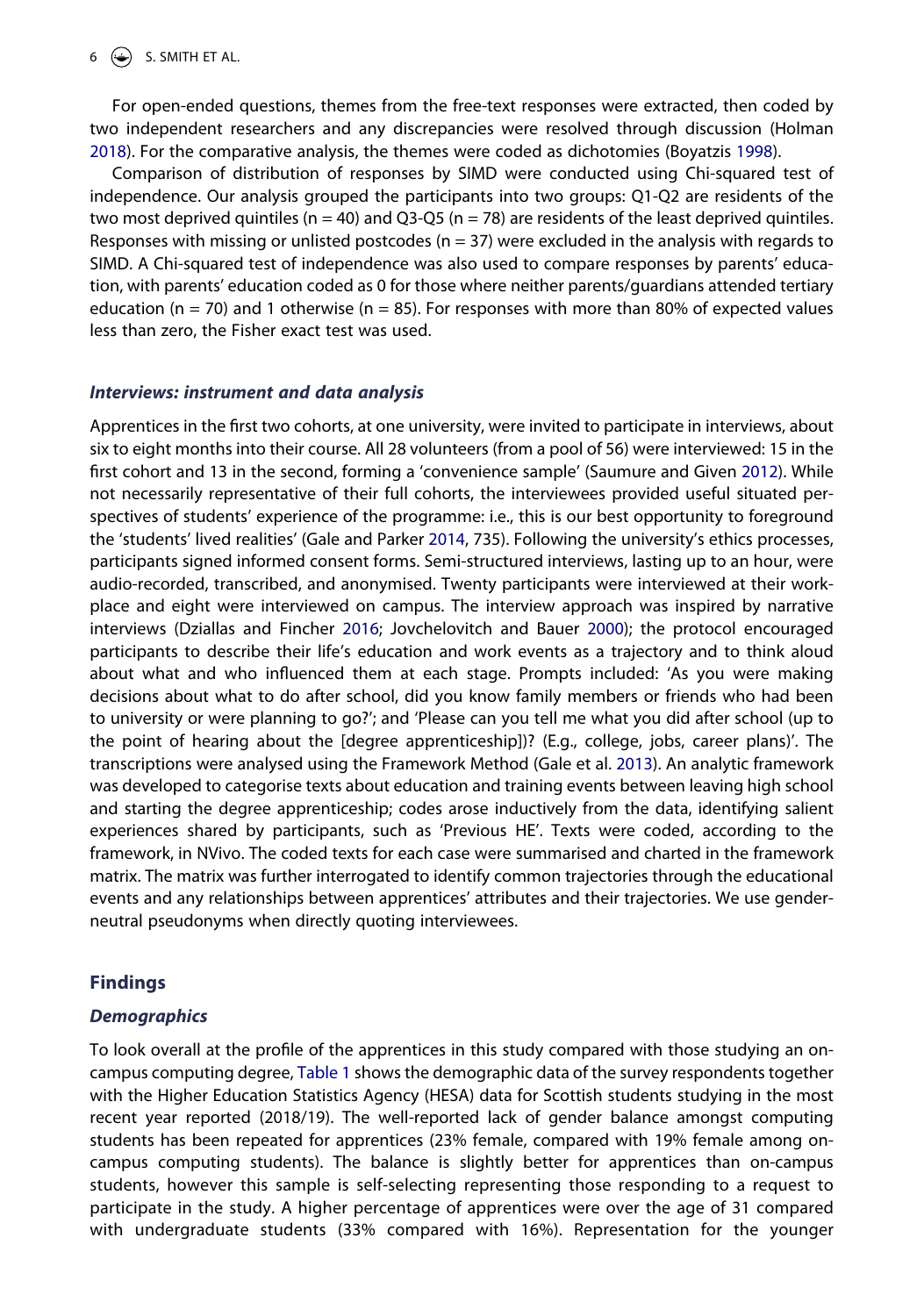apprentices (aged 21 and under) is comparable to the HESA figures for Scottish undergraduates (42% vs 48%.) Of the apprentices responding to the survey, white representation was 94%, while 91% of the Scottish on-campus student population is white. The low percentage of apprentices from BAME groups is concerning and should be a priority for further research, especially in the context of ongoing challenges for ethic minority students, for example making decisions about university choices (Ball, Reay, and Miriam David [2002\)](#page-15-21). An early report into the first two years' experiences of degree apprenticeships in Scotland show that 96% of apprentices across Scotland are white (SDS [2019\)](#page-16-4).

<span id="page-8-0"></span>In terms of the SIMD scale, 34% of the respondents were from areas that belong to Quintile 1 and 2 (representing 40% of the most deprived areas). This shows a higher representation compared with 28% of undergraduate students in Scottish HE providers. The numbers reporting that neither parent attended higher education was also higher for the apprentices, with 45% of apprentices having parents who did not attend higher education in comparison to 34% of undergraduate students in HE providers in Scotland. Both the higher representation of apprentices from Q1 and Q2 and lower levels of parental HE education can be seen as early indications that degree apprenticeships may be more effective at realising the goals of social mobility than traditional on-campus university degrees.

<span id="page-8-1"></span>However, when we look at the percentage of *younger* apprentices (21 and below) reporting that neither of their parents attended university across the sample, we found this was lower (31%) compared with 51% of older apprentices ( $p = 0.52$ ). While older apprentices may be less likely to have parents with experience of degrees, following significant expansion of higher education in the 1980s (ERA [1988\)](#page-15-22), this could be an indication that parents who have degrees are more likely to be aware of these new opportunities and encourage their offspring to take advantage of them. As the degree apprenticeship matures, the expectation (as evidenced by the significant promotion of apprenticeships at schools) is that more apprentices will be drawn from school leavers, and thus will be younger. So, for social mobility to increase, the proportion of first generation HE apprentices, among those starting apprenticeships soon after leaving school, needs to rise. The interview data found evidence of apprentices not considering studying for a degree after school for financial reasons. Of the 28 interviewees, only two of the older apprentices (over 30), whose parents had not attended university, were embarking on their first experience of degree-level study. One had left school as soon as possible: 'I didn't think I had the choice . . . Mum and Dad couldn't support somebody to go to university . . . Just wasn't on the radar' (*Dan*). Another had planned to go to university, but changing family circumstances led to him supporting his family via low paid jobs: 'I just ended up doing jobs, like supermarket, worked as a cleaner for a while, and all that stuff. . . . I was kind of like supporting my mum and all that stuff . . . .' (*Finn*). Most of the interviewees identified the apprenticeship as a particularly good opportunity financially:

'Rather than getting student loans and, whatever, putting yourself in debt, you can work and earn and get a degree at the same time. I thought it was a no-brainer, yeah, and I jumped at the opportunity' (*Taylor*).

Only two interviewees had started their degree apprenticeship on leaving school and both had parents who had attended university (one or both). One was advised by his computing teacher to apply for the apprenticeship. His mother, a graduate, working in IT, talked through the implications of potentially missing the social side of university, but both parents were happy with the apprenticeship. The other received some initial scepticism from his graduate parents: 'They thought that basically it was just full-time employment and I wasn't really going to get a degree out of it. Everyone in my family was always really pushy towards going to uni and getting a degree' (*Sandy*).

#### *Early interest*

The survey asked apprentices at what stage they had developed an interest in the subject area. [Table](#page-9-0) [2](#page-9-0) shows early interest in computing cross-tabulated with parents' education.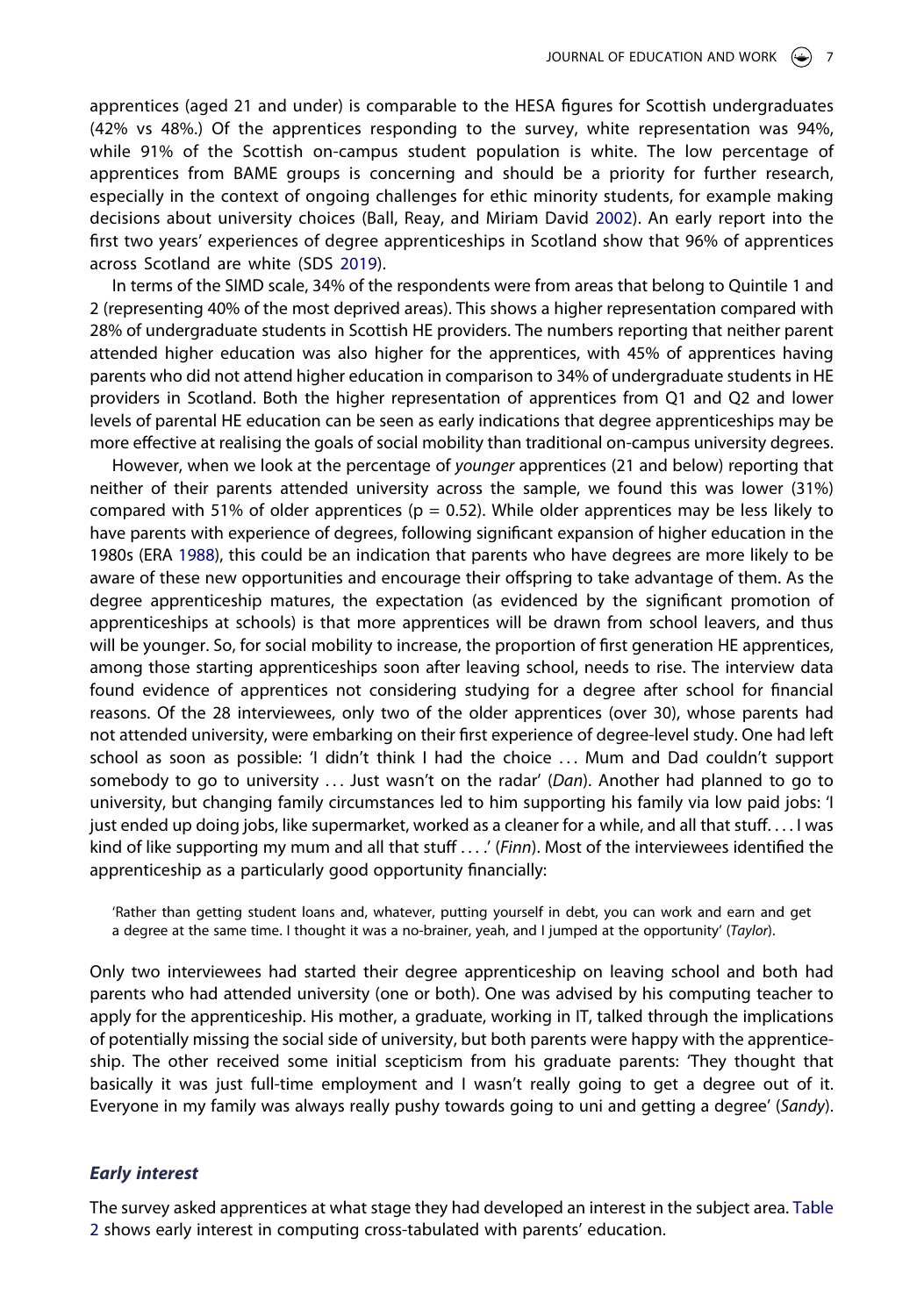|                | Parents' Education | p-value    |      |
|----------------|--------------------|------------|------|
| Interest in IT | $No$ (Col%)        | Yes (Col%) |      |
| Childhood      | $4(6.8\%)$         | 10 (14.7%) | .034 |
| At school      | 18 (30.5%)         | 22 (32.4%) |      |
| DuringHE/FE    | $4(6.8\%)$         | 13 (19.1%) |      |
| Working life   | 33 (55.9%)         | 23 (33.8%) |      |

<span id="page-9-0"></span>**Table 2.** Cross-tabulation of early interest in IT by parents' education.

Those apprentices whose parents had higher education were more likely to develop an interest in IT earlier in their lives (47% by the end of school, compared with 37% for those whose parents did not have higher education). The Mann-Whitney test was run to compare how parents' education varied in terms of when they started to have an interest in IT. A significant difference was found between the two groups,  $U(N_{No} = 59, N_{Yes} = 68) = 1595.500$ ,  $z = -2.116$ ,  $p = .034$ .

Interviewees' experiences of becoming interested in computing fell into three phases: growing up with a computer and/or games console in the home; becoming interested at university; their work becoming increasingly IT-centric. Some interviewees were influenced or encouraged by parents who worked in IT; however, no pattern is evident in terms of interviewees' parents' education and when they became interested in computers or IT.

# *Route taken: Recruitment, prior work and study experience*

Survey respondents were asked about their route to the degree apprenticeship and 63% indicated that they were not taken on as an apprentice; instead, they had already been working with the company before starting this apprenticeship. [Table 3](#page-9-1) shows a cross-tabulation of recruitment and SIMD. A higher percentage of apprentices that were recruited specifically as an apprentice were from the least deprived backgrounds (SIMD Q4 and Q5) as opposed to those from the most deprived (Q1 and Q2) (48.9% vs 28.0%). Thus, a higher proportion of the apprentices from areas of high deprivation (Q1) were existing employees (87.5%) as opposed to the percentages in the other quintile groups of the SIMD (ranging from 58.3% – 67.6%).

There were significant differences found in relation to parents' education and starting the apprenticeship. Among the 55 apprentices recruited specifically as an apprentice, more had parents who had attended university (69.8%) as opposed to those with parents who didn't (30.2%). This difference in distribution of recruitment and parents' education ([Table 3\)](#page-9-1) was significant,  $X^2$  (1,  $N = 153$ ) = 6.674, p = .011. There was also a significant difference in how the apprentices identified other study options should they not have been successful in getting an apprenticeship,  $X^2$  (1,  $N = 122$ ) = 4.516, p = .034. Of the 57 apprentices who were not considering other options, 57.1%  $(n = 32)$  had parents who did not attend university.

<span id="page-9-1"></span>**Table 3.** Cross-tabulation of recruitment with SIMD and parents' education.

|                                                      | Recruitment    |       |                          |       |  |  |
|------------------------------------------------------|----------------|-------|--------------------------|-------|--|--|
|                                                      | Recruited for  |       |                          |       |  |  |
| Demographic Data                                     | Apprenticeship | Col % | <b>Existing Employee</b> | Col % |  |  |
| $SIMD (n = 117)$                                     |                |       |                          |       |  |  |
| Q1                                                   | 2              | 4.7%  | 14                       | 18.9% |  |  |
| Q <sub>2</sub>                                       | 10             | 23.3% | 14                       | 18.9% |  |  |
| Q <sub>3</sub>                                       | 10             | 23.3% | 13                       | 17.6% |  |  |
| Q4                                                   | 10             | 23.3% | 10                       | 13.5% |  |  |
| Q5                                                   | 11             | 25.6% | 23                       | 31.1% |  |  |
| Parents' Education (Attended university; $n = 153$ ) |                |       |                          |       |  |  |
| No                                                   | 16             | 30.2% | 52                       | 52.0% |  |  |
| Yes                                                  | 37             | 69.8% | 48                       | 48.0% |  |  |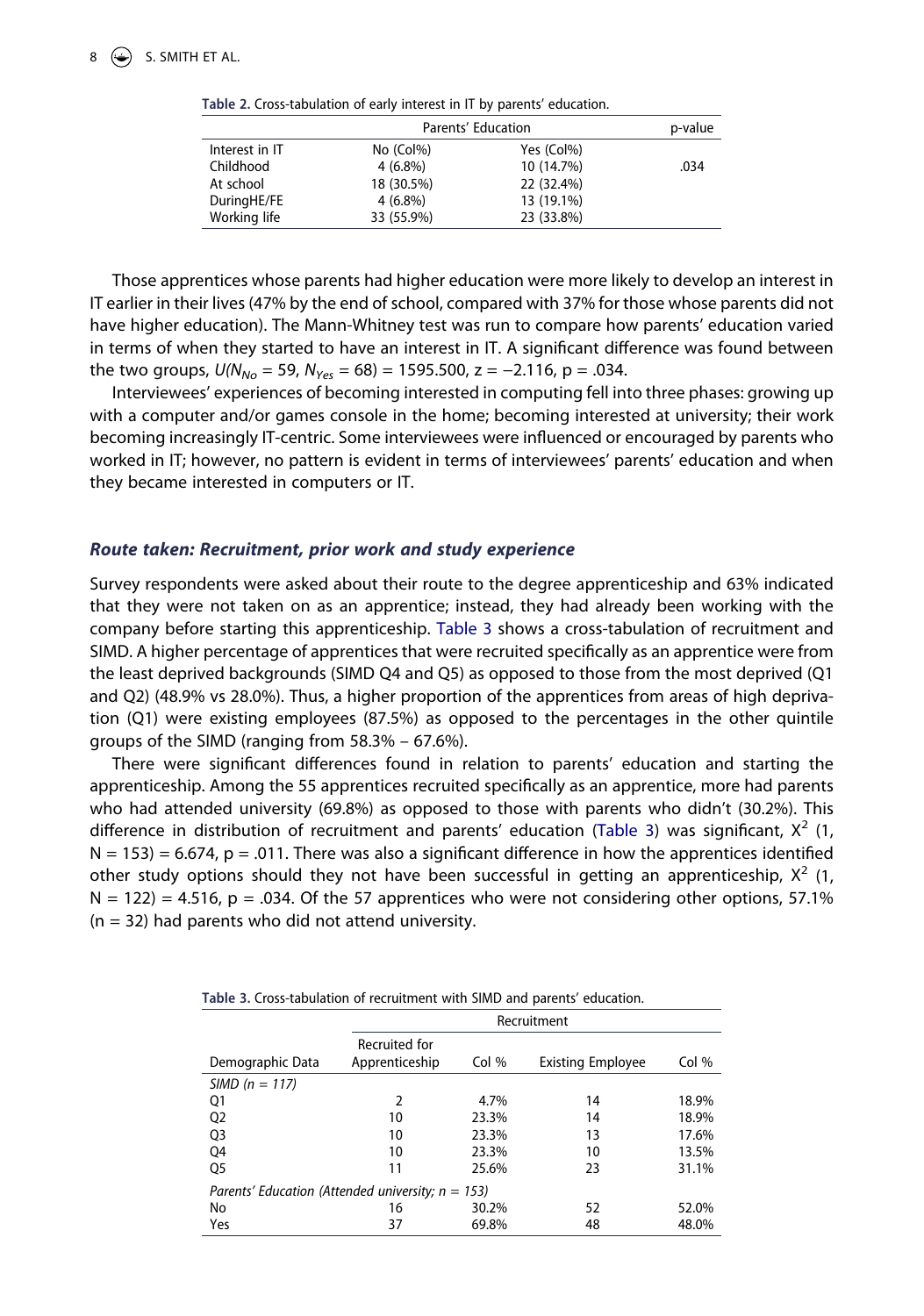Most of the interviewees were already employed by their organisation when they started the apprenticeship degree and the interview data illustrated their diverse routes to the apprenticeship. Those who had acquired their skills in the workplace were motivated by increasing and updating these skills, as well as the career boost of a degree, which could raise earnings and opportunities:

'I just got this opportunity, which is fantastic for developing my skills and also to tackle these weak points on my IT background' (*Sam*).

[Table 4](#page-10-0) shows the length of time apprentices had been with their employer (before they embarked on the degree apprenticeship) against SIMD and parental education.

Apprentices with parents who didn't go to university had a longer gap between leaving school and starting the apprenticeship [\(Table 5](#page-10-1)), an average of 12.7 years (SD = 11.78), in contrast to the an average of 7.8 years (SD = 8.84) for those with parents who attended university,  $t(122) = 2.819$ ,  $p = .006$ .

Taken collectively with the previous analysis on apprentices having a later interest in IT ([Table 2\)](#page-9-0), we see that parents' education, used here as a proxy measure for socio-economic status, has some effect on the journey to degree apprenticeship. Indeed, based on the lack of alternative options identified by these apprentices, without the apprenticeship there may not ever have been a degree.

# *Previous FE or HE experience*

The majority of apprentices had previous experience of either Further Education (FE) (sub-degree) or Higher Education (HE) (79.5%). Forty-three percent had taken FE courses, 14.5% had *completed*  a degree, while 25.6% of apprentices had previously started HE but did not complete. [Table 6](#page-11-0) shows prior study experience by Parents' Education. There is a difference in the proportion of apprentices with regards to previous tertiary experience overall when cross-tabulated against parents' education  $(p = .035)$ . A higher percentage of those whose parents did not attend university had previous tertiary (FE or HE) experience (27.5% vs 12.7%). Looking specifically at FE, there is also a higher proportion of apprentices with previous FE experience amongst those with parents who did not attend university as opposed to those for whom one or both parents attended university (50.8% vs 36.2%,  $p = .092$ ).

Half the interviewees had previously started or completed an earlier degree. Those who left describe feeling pressured to make career decisions too young, being too young to appreciate university, struggling with relatively unstructured time, and losing interest in the subjects they were

|                    | Years of employment       |                     |                  |  |  |
|--------------------|---------------------------|---------------------|------------------|--|--|
| Demographic Data   | Up to one year (Col $%$ ) | $1-5$ years (Col %) | 5+ years (Col %) |  |  |
| <b>SIMD</b>        |                           |                     |                  |  |  |
| Q1                 | 2(22.2%)                  | 8 (19.5%)           | 4 (16.7%)        |  |  |
| Q <sub>2</sub>     | 3 (33.3%0)                | 6(14.6%)            | $5(20.8\%)$      |  |  |
| Q <sub>3</sub>     | $0(0.0\%)$                | $9(22.0\%)$         | 4 (16.7%)        |  |  |
| Q4                 | $1(11.1\%)$               | $4(9.8\%)$          | 5(20.8%)         |  |  |
| Q5                 | 3(33.9%)                  | 14 (34.1%)          | 6(25%)           |  |  |
| Parents' Education |                           |                     |                  |  |  |
| No                 | $6(60.0\%)$               | 30 (46.9%)          | 16 (61.5%)       |  |  |
| Yes                | 4 (40%)                   | 34 (52.1%)          | 10 (38.5%)       |  |  |

<span id="page-10-0"></span>

<span id="page-10-1"></span>**Table 5.** Years spent before starting the degree apprenticeship.

| Parents' Education |    | Mean  | SD    | p-value |
|--------------------|----|-------|-------|---------|
| No                 | 68 | 12.71 | 11.78 | .006    |
| Yes                | 82 | 7.83  | 8.84  |         |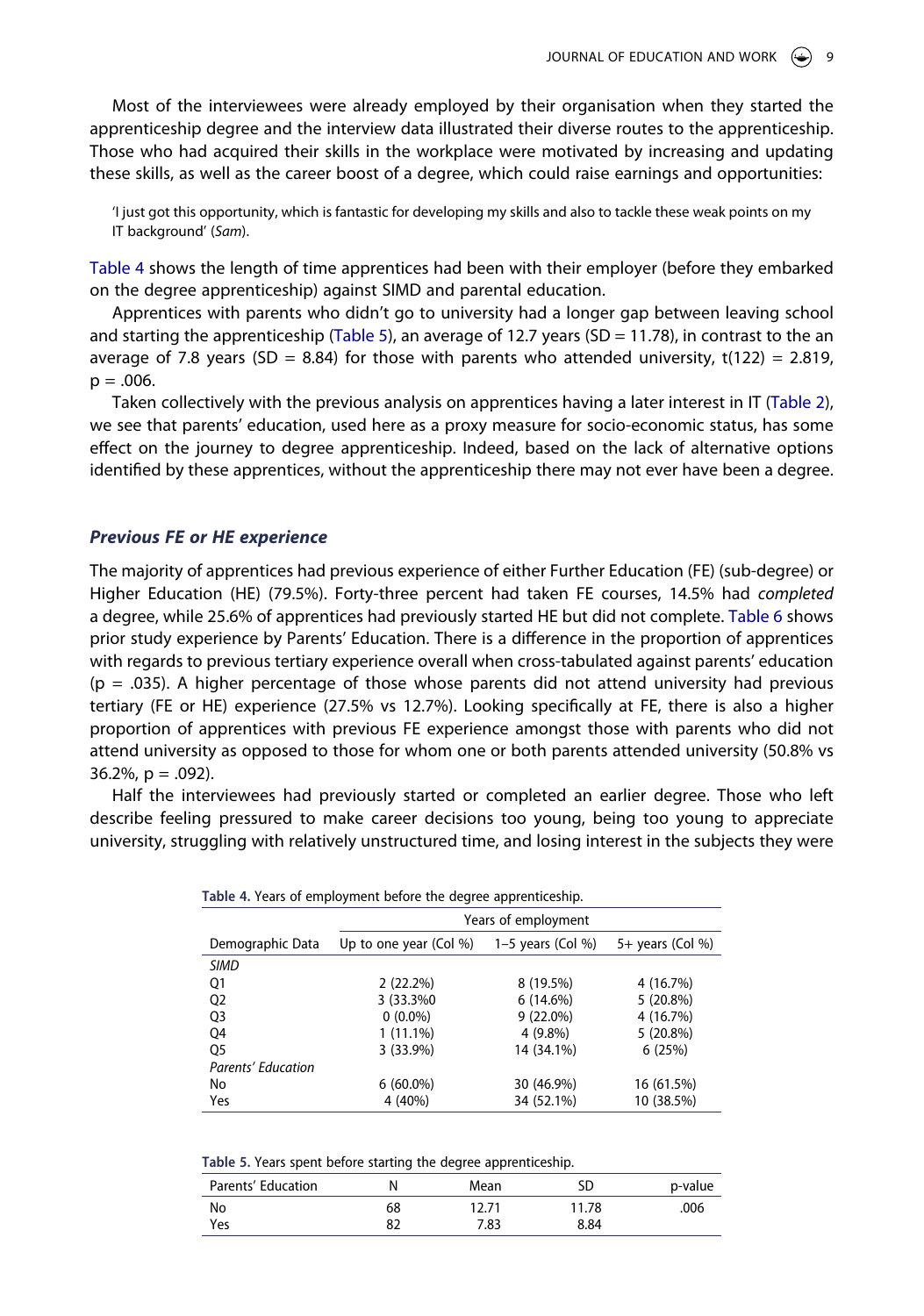# $\circledast$  S. SMITH ET AL.

#### <span id="page-11-0"></span>**Table 6.** Previous study experience \* parents' education.

|                                    | Parents' Education |          |                 |       |       |       |         |
|------------------------------------|--------------------|----------|-----------------|-------|-------|-------|---------|
|                                    |                    | No       |                 | Yes   |       | Total | p-value |
| Demographic Information            | Count              | Col. $%$ | Count           | Col % | Count | Col % |         |
| Previous tertiary education        |                    |          |                 |       |       |       | .035    |
| No                                 | $8_a$              | 12.7%    | 19 <sub>h</sub> | 27.5% | 27    | 20.5% |         |
| Yes                                | $55_a$             | 87.3%    | 50 <sub>h</sub> | 72.5% | 105   | 79.5% |         |
| Previous apprenticeship experience |                    |          |                 |       |       |       | .357    |
| No                                 | 40 <sub>a</sub>    | 63.5%    | 49 <sub>a</sub> | 71.0% | 89    | 67.4% |         |
| Yes                                | 23 <sub>a</sub>    | 36.5%    | $20_a$          | 29.0% | 43    | 32.6% |         |
| Previous FE experience             |                    |          |                 |       |       |       | .092    |
| No                                 | 31 <sub>a</sub>    | 49.2%    | 44 <sub>a</sub> | 63.8% | 75    | 56.8% |         |
| Yes                                | 32 <sub>a</sub>    | 50.8%    | 25a             | 36.2% | 57    | 43.2% |         |
| Previous HE experience             |                    |          |                 |       |       |       | .497    |
| No                                 | 38 <sub>a</sub>    | 60.3%    | 41 <sub>a</sub> | 59.4% | 79    | 59.8% |         |
| Withdrawn                          | $13_a$             | 20.6%    | 19 <sub>a</sub> | 27.5% | 32    | 24.2% |         |
| Completed degree                   | $12_a$             | 19.0%    | $9_a$           | 13.0% | 21    | 15.9% |         |

studying. Previous experience of HE provided lived comparison to the degree apprenticeship and also a further financial imperative, as their fees would not have been paid for starting another traditional degree:

'The going back to uni idea would have been a complete no-no if the fees weren't being paid. Because I think that's probably the case for a lot of people . . . this was far too good an opportunity not to grasp' (*Alex*).

Two newly-recruited apprentices who had also previously dropped out of university expressed their motivation:

'Society's set up in such a way that people really respect degrees . . . .I just sort of had it in my mind that I was going [to university]' (*Charlie, parents did not attend university*).

'University seemed like the only kind of option – it's just what happened. You went to school, then you went to university.' (*Blake, parents did attend university*).

Our data shows that many apprentices are enjoying the benefits of a second bite at the educational cherry, having previously started or actually achieved a degree. On the one hand, this is encouraging, as employers appear open-minded about second chances. On the other hand, it may be that some are benefiting from a second chance of HE, while others are excluded from their first.

# **Discussion and conclusions**

Two main themes emerged from the data: the impact of employer selection approaches on social mobility and the degree apprenticeship as a belated opportunity for social mobility. These are now discussed.

# *The impact of employer selection on social mobility*

'Employers will select employees by reference to whatever attributes they believe most relevant to the productive efficiency of their organisations, and there is no guarantee that these attributes will always be ones indicative of merit, whether as defined in terms of educational attainment or indeed in any other plausible way. The liberal dream of an education-based meritocracy that would allow for the reconciliation of efficiency and social justice is one that, in a liberal society, has no easy means of realisation.' (Jackson, Goldthorpe, and Mills [2005](#page-16-11))

<span id="page-11-1"></span>As with other forms of paid work, employers select the employee. There have been high-profile calls (for example, Policy Connect [2017;](#page-15-23) Social Mobility and Child Poverty Commission, [2016](#page-16-20)) for apprenticeships to be targeted at young people and while this is a welcome message for those facing the barrier posed by the expense of a university degree, this approach may have the opposite effect on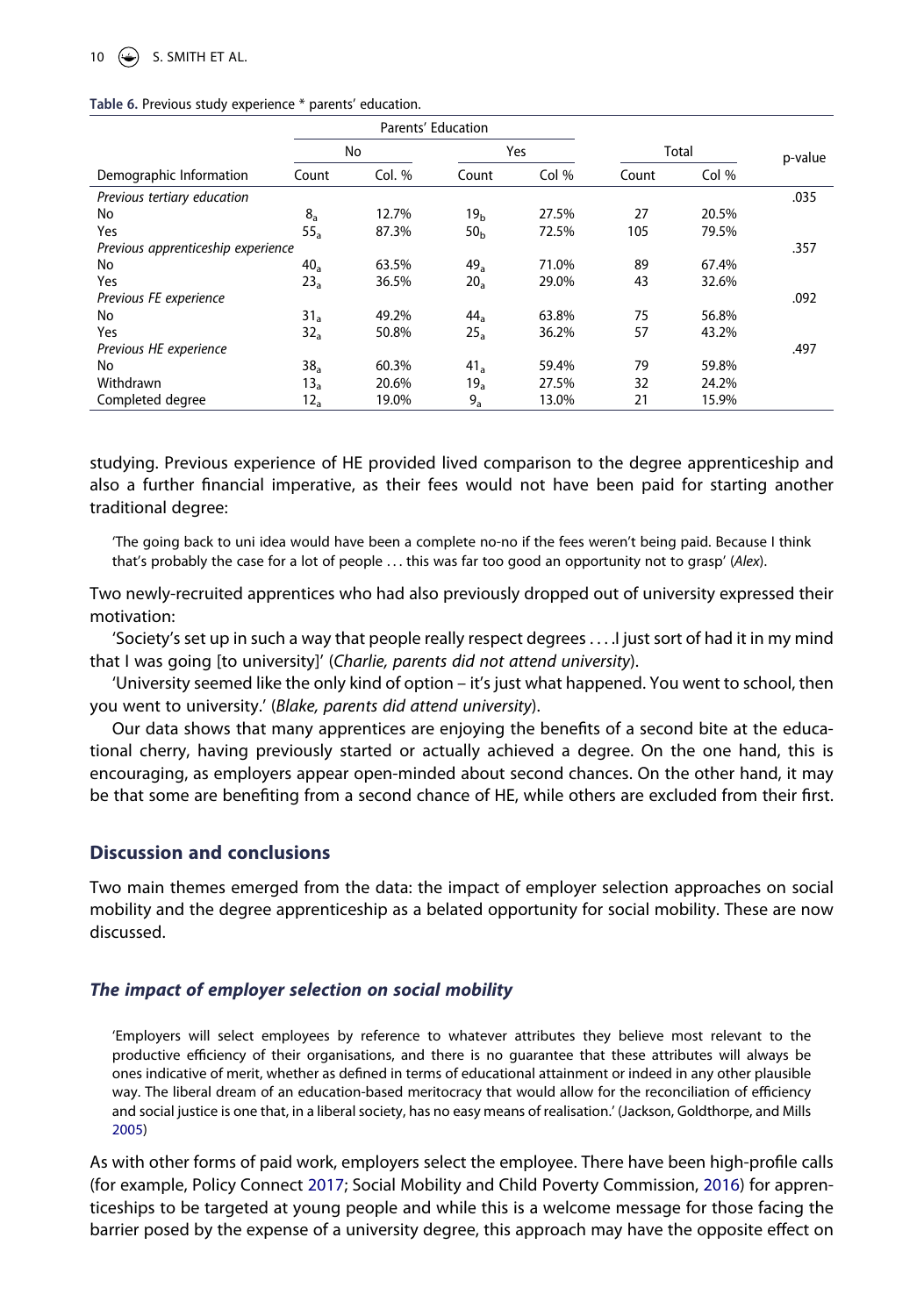social mobility to that intended. This study found that those recruited directly to a degree apprenticeship were more likely to be from an *advantaged* background. As apprenticeships move towards being filled by directly recruited apprentices instead of upskillers, there is a concern, based on our findings, that the degree apprenticeship represents *less* of an opportunity for social mobility, than when upskilling existing employees. Universities have previously adopted contextual admissions for their traditional degrees to avoid drawing exclusively from those with better school-leaving exam results (which are significantly affected by both SIMD and parental education). Policymakers must consider measures that could be put in place to encourage employers to adopt similar practices in order that the promise of social mobility (as expressed by opportunities open to all) stands a chance of being realised.

Recent reports (Lester and Bravenboer [2020;](#page-16-13) Social Mobility Commission [2020a](#page-15-0)) have called for promotion of apprenticeships and recruitment to reach diverse groups (to include ethnicity, disability, and social deprivation), where individuals might not have typical university entry qualifications. Social mobility research to date suggests that raising awareness amongst diverse groups would not *per se* lead to more diverse apprentices. Our recommendation is that employers should adopt policies mirroring contextualised admissions and provide equality and diversity training for all those involved in the apprentices' recruitment and selection process. In our view, the effective application of such policies would necessitate a mandatory requirement.

<span id="page-12-2"></span>Employers should also consider the ways they promote the degree apprenticeship opportunity across their organisations when appealing to upskillers. Universities must be active in sharing the intent and benefits of inclusive approaches and be proactive in supporting employers. Urgent action is required to avoid employers, faced with increased numbers of recession-unemployed school leavers, reverting to 'glass floor' behaviour (Waller [2011](#page-17-11)) which serves to ensure advantage is retained by the children of those at the top. The fact that 16% of apprentices who responded to our survey (all of whom were on undergraduate degree apprenticeships) had already successfully completed a degree would seem to be an indication that degree-holding apprentices are seen as a safe bet by employers for degree-level study. There should be a more efficient way of re-skilling such individuals, for example through expansion of one-year conversion apprenticeship-based Masters courses, to retain the undergraduate degree apprenticeship as a first (perhaps only) chance. There are suggestions that funding shorter courses (for example, from the apprenticeships levy) could stimulate more employers to meet their upskilling needs (Keep [2020;](#page-16-21) Mason [2020\)](#page-16-22).

<span id="page-12-1"></span><span id="page-12-0"></span>Taking account of context, in addition to protected characteristics (age, gender, disability, ethnicity etc.), is necessary to ensure that apprenticeships have the potential to increase social mobility. In this study, it is clear that the aim of widening participation may not be fulfilled for some groups. Those who had dropped out of university before starting the apprenticeship expressed a strong desire (even expectation) to achieve a degree. For now, apprenticeships are providing opportunities for mature learners, from disadvantaged backgrounds, who were unable to attend university when they finished school; however, young school-leaver degree apprentices are currently less likely to come from these backgrounds. Another area of concern is that representation of BAME apprentices in this study fell far below representation of on-campus computing courses and so for some, it would appear, the route is blocked. The UK currently anticipates high levels of post-COVID19 unemployment, so advertised apprenticeship places are likely to become highly prized and competition for them fierce. The Office for Economic Co-operation and Development, while praising opportunities for adult workers in Scotland's apprenticeship system, calls for prioritising the needs of young people in this context and implementing 'specific equity initiatives' (OECD [2020](#page-16-23), 7). We need to do more to overcome barriers of access for disadvantaged groups than simply promote the opportunity. Firstly, we need to understand that employers hold all the cards and press employers to adopt more inclusive approaches to apprentice recruitment, including working towards increasing success rates for BAME apprentices. There needs to be a joint effort between universities and employers, with policymakers enforcing measures in an attempt to improve equity and increase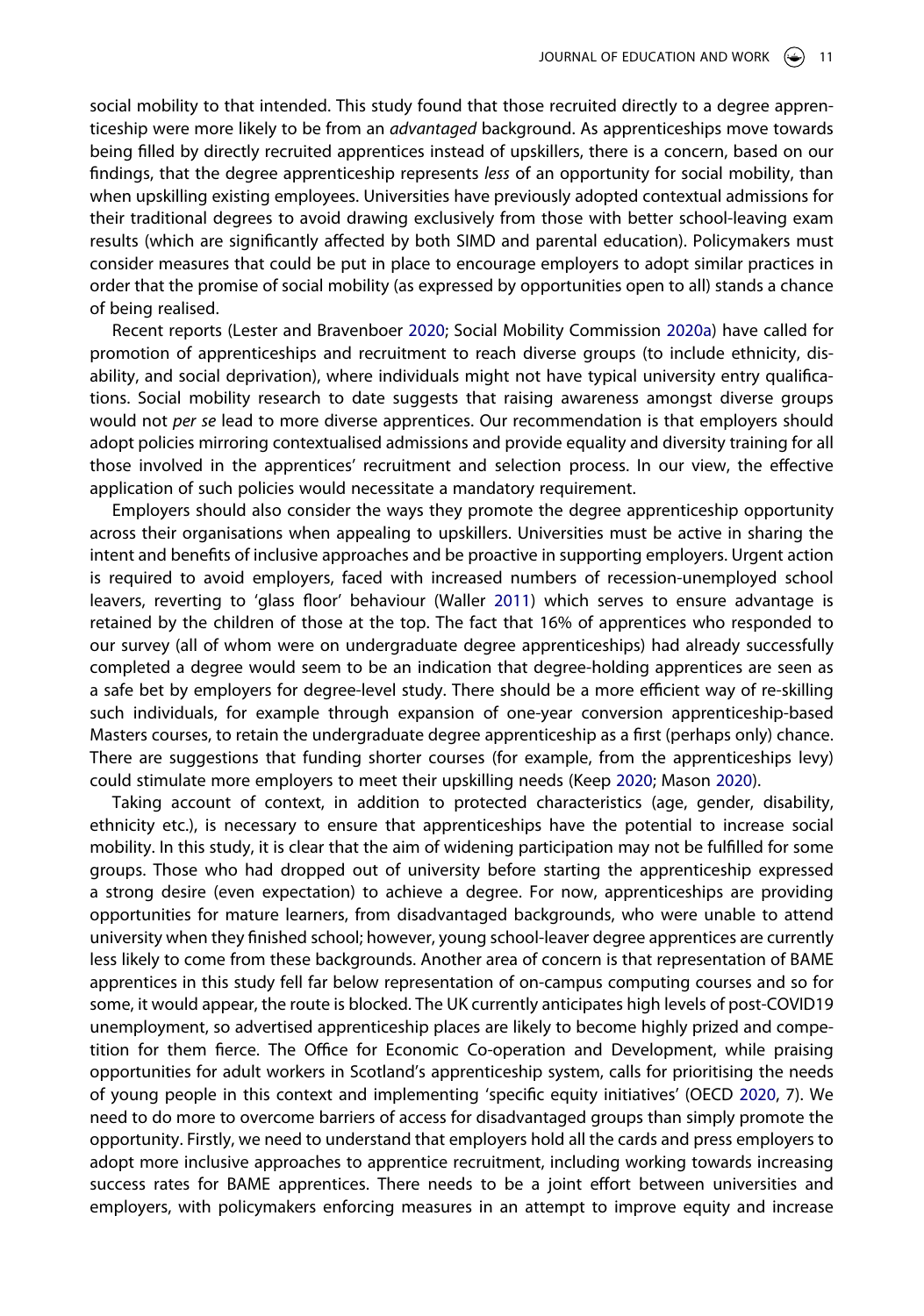### 12  $\left(\frac{1}{2}\right)$  S. SMITH ET AL.

social mobility. Secondly, employers should continue to be encouraged to fill skills needs through upskilling of their existing employees, especially those from disadvantaged groups.

# *A belated opportunity for social mobility*

The swiftest route to a degree is to apply for a university course while at school and be admitted after leaving school having achieved university entrance qualifications. The degree apprenticeship was not available when most of our participants left school. Instead, the majority had studied towards other qualifications and had worked before embarking on the degree apprenticeship. So, the apprenticeship represented a belated opportunity for degree-level study, as also identified by the Social Mobility Commission (Commission [2020a](#page-15-0)). The Commission suggests entry requirements and financial constraints act as barriers to acquiring a degree. Interview data confirmed financial constraints affected apprentices. Indeed, many mature apprentices had not considered university when they left school, but took this opportunity for a debt-free degree when it became available, recognising that the degree apprenticeship was their best, or only, option for obtaining a degreelevel award. Kupfer [\(2015](#page-16-12)) found many factors associated with upward education mobility that chime with the experiences of the apprentices in this study, including the process of becoming more aware of one's situation in society and new routes to higher education such as the degree apprenticeship. The prospects for social mobility seem good for those arriving late with a desire for a degree qualification. In the meantime, these participants' lives had included periods of work and study in various forms. For those who had a more direct route to the apprenticeship via school qualifications, with no prior tertiary education, a higher proportion had parents who had attended university. The findings in this paper suggest that those whose parents had not attended university had a more circuitous route to degree-level study – more likely to include lengthy periods of work experience and/or lower-level college and apprenticeship qualifications. Overall, those whose parents had not attended university had an additional five years of work and prior study experience before starting the apprenticeship degree. This represents a significant 'disadvantage gap' (Social Mobility Commission [2020a\)](#page-15-0). Having to work and/or study for a longer period before reaching degree-level work-experience would mean a potential loss of earnings over that period, since university graduates continue to enjoy a 'large earnings advantage over non-graduates' (De Vries [2014,](#page-15-24) 4). Mature apprentices are more likely to have family commitments which could affect their ability to focus on both work and study, impacting successful outcomes. There are other potential disadvantages to a lengthy run up, including feeling stigmatised (Mallman and Lee [2016\)](#page-16-24) or the possibility of developing imposter syndrome (Ramsey and Brown [2018](#page-16-25)). Imposter syndrome has been described as feeling like a fraud, a sense of not belonging, which has been observed amongst those coming late to study (Chapman [2017](#page-15-25)) and first generation students (Gardner and Holley [2011\)](#page-15-26).

<span id="page-13-4"></span><span id="page-13-3"></span><span id="page-13-2"></span><span id="page-13-1"></span><span id="page-13-0"></span>Elsewhere, apprentices have revealed that they are acutely aware of the 'devalued status of apprenticeships' (Ryan and Lőrinc [2018](#page-16-26)), which could serve to compound stigma associated with being a mature learner from a disadvantaged background. Whatever the route taken by our participants, this low-status perception observed elsewhere was not evidenced in the interviews reported in this study. Apprentices articulated self-narratives of being beneficiaries of a valuable opportunity, as has been reported elsewhere, in particular related to the degree award (cf. Smith et al. [2018a\)](#page-17-12). Furthermore, given that most of our respondents were employed before they began this apprenticeship, and nearly a third had previous apprenticeship experience, they may not feel the term 'apprentice' is appropriate to their current role.

<span id="page-13-5"></span>Overall, the study found diverse routes to the apprenticeship, with some apprentices enjoying a more direct journey. If demand for upskilling existing employees (or the demand from those wanting to upskill) reduces, or the policy changes to prioritise younger apprentices, the potential for social mobility may also be reduced, driven by employer preferences, parental influence and having an interest in IT.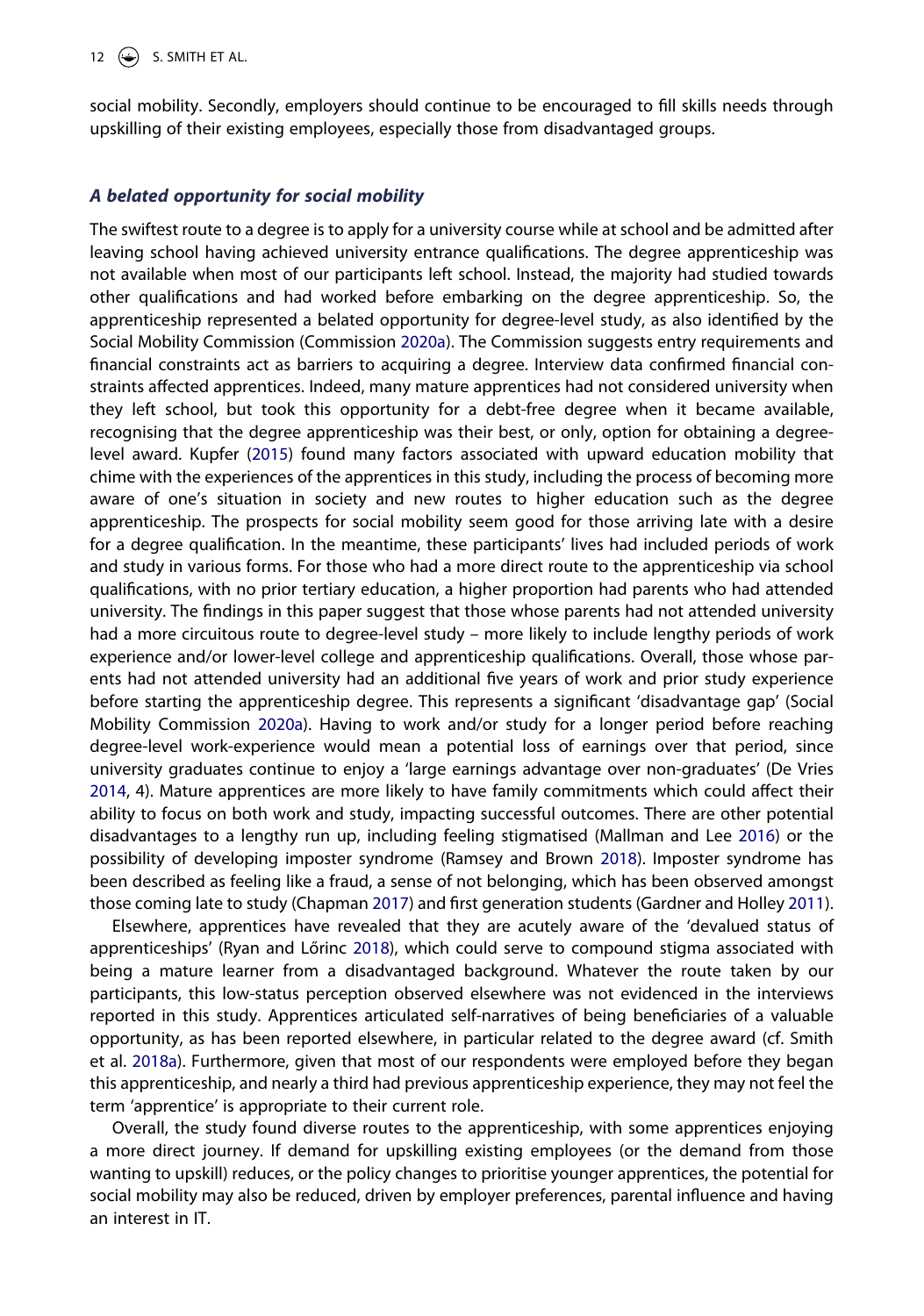#### *Limitations and further work*

The study has its limitations including an uneven sample across participating universities. The use of postcodes to generate quintiles of deprivation can only be claimed to approximate socio-economic status. There have been recent calls for household income (and free school meals) to be used as a more accurate guide (Boliver, Gorard, and Siddiqui [2019](#page-15-9)). Also, while parents' education measures degree apprentices' background, current postcodes, especially for older apprentices, may reflect social mobility already achieved, rather than origins. Finally, the recent introduction of degree apprenticeships complicates any longitudinal analysis, including comparisons across age groups.

Further work is necessary, as the degree apprenticeships mature, to follow the apprentices' next steps on completing their apprenticeships and being awarded their degrees, then to track salaries and career trajectories in the longer term. This is necessary to determine whether the degree apprenticeship ultimately proves advantageous for upward social mobility. A study of factors affecting low representation of BAME apprentices is essential and urgent. In particular, research into employer perspectives of both recruitment and selection activity (and the impact on their organisations) is necessary.

### **Disclosure statement**

No potential conflict of interest was reported by the author(s).

## **Notes on contributors**

*Prof Sally Smith* is Head of Graduate Apprenticeships and Skills Development at Edinburgh Napier University. She has been teaching and researching work-based learning, student placements and apprenticeships for over ten years, in particular in the computing discipline. Sally is a Principal Fellow of the Higher Education Academy.

*Dr Ella Taylor-Smith* is a Senior Research Fellow in the Centre for Computing Education Research, within Edinburgh Napier University, focusing on students' perspectives, especially around transitions, work-based learning, and degree apprenticeships. Her background is in social informatics and eParticipation.

*Dr Khristin Fabian* is a research fellow in the Centre for Computing Education Research within Edinburgh Napier University and lecturer in education at Perth College UHI. Her research interests include technology enhanced learning, transitions and work-based learning.

*Dr Mark Zarb* (SFHEA) is a Teaching Excellence Fellow at the Robert Gordon University. He has been teaching computer science for the last decade and is the current Scottish Informatics and Computer Science Alliance (SICSA) Director of Education, representing all Scottish computing departments.

*Dr James Paterson* is a Senior Lecturer in the Department of Computing at Glasgow Caledonian University and leads the Graduate Apprenticeship programmes in the Department. His current research interests are in Computer Science Education Research.Dr

*Dr Matthew Barr* is a Lecturer at the University of Glasgow, currently based in the Centre for Computing Science Education, where he leads the Graduate Apprenticeship in Software Engineering programme. He is also a member of the University's Teaching Excellence Network.

*Dr Tessa Berg* is an Associate Professor in the Department of Computer Sciences at Heriot-Watt University. She is the Director of Academic Quality for the School of Mathematical and Computer Sciences. Her current research interests are in information systems, gender roles in STEM and Computer Science Education Research.

# **ORCID**

Sally Smith http://orcid.org/0000-0001-8208-3943 Ella Taylor-Smith http://orcid.org/0000-0003-3407-1029 Khristin Fabian **b** http://orcid.org/0000-0001-6321-2703 James Paterson **b** http://orcid.org/0000-0002-6955-1009 Matthew Barr **b** http://orcid.org/0000-0002-5147-0673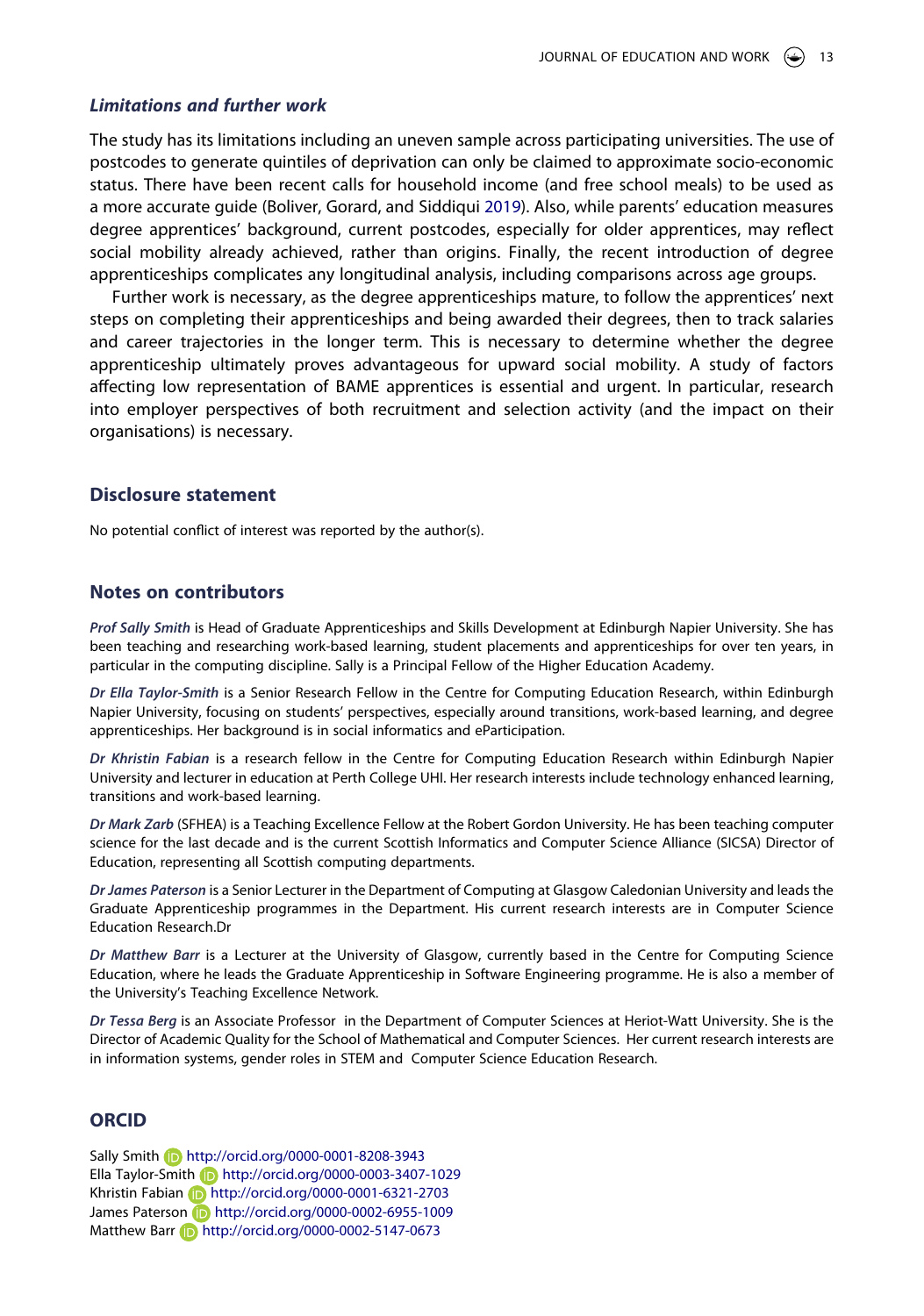#### $\circledast$  S. SMITH ET AL.

# **References**

- <span id="page-15-21"></span>Ball, Steven, Diane Reay, and M. Miriam David. [2002](#page-8-0). "'Ethnic Choosing': Minority Ethnic Students, Social Class and Higher Education Choice." *Race Ethnicity and Education* 5 (4): 333–357. doi:[10.1080/1361332022000030879.](https://doi.org/10.1080/1361332022000030879)
- <span id="page-15-2"></span>Bathmaker, Ann-Marie. [2017](#page-3-0). "Post-Secondary Education and Training, New Vocational and Hybrid Pathways and Questions of Equity, Inequality and Social Mobility: Introduction to the Special Issue." *Journal of Vocational Education & Training* 69 (1): 1–9. Routledge. doi[10.1080/13636820.2017.1304680.](https://doi.org/10.1080/13636820.2017.1304680)
- <span id="page-15-13"></span>Bathmaker, Ann-Marie, Nicola Ingram, and Richard Waller. [2013](#page-5-0). "Higher Education, Social Class and the Mobilisation of Capitals: Recognising and Playing the Game." *British Journal of Sociology of Education* 34 (5–6): 723–743. Routledge. doi[10.1080/01425692.2013.816041.](https://doi.org/10.1080/01425692.2013.816041)
- <span id="page-15-11"></span>Boliver, Vikki. [2013](#page-4-0). "How Fair Is Access to More Prestigious UK Universities?" *The British Journal of Sociology* 64 (2): 344–364. doi:[10.1111/1468-4446.12021](https://doi.org/10.1111/1468-4446.12021).
- <span id="page-15-3"></span>Boliver, Vikki, and Paul Wakeling. [2016](#page-3-1). "Social Mobility and Higher Education." In *Encyclopedia of International Higher Education Systems and Institutions*, 1–6. Springer Netherlands: Dordrecht. doi:[10.1007/978-94-017-9553-1\\_43-1.](https://doi.org/10.1007/978-94-017-9553-1_43-1)
- <span id="page-15-9"></span>Boliver, Vikki, Stephen Gorard, and Nadia Siddiqui. [2019](#page-4-1). "Using Contextual Data to Widen Access to Higher Education" *Perspectives: Policy and Practice in Higher Education* 1–7. Taylor & Francis. doi: [10.1080/13603108.2019.1678076](https://doi.org/10.1080/13603108.2019.1678076)

<span id="page-15-17"></span>Boyatzis, Richard E. [1998](#page-7-0). *Transforming Qualitative Information*. Thousand Oaks, CA. Sage Publications.

- <span id="page-15-1"></span>Brown, Philip. [2013](#page-3-2). "Education, Opportunity and the Prospects for Social Mobility." *British Journal of Sociology of Education* 34 (5–6): 678–700. doi:[10.1080/01425692.2013.816036.](https://doi.org/10.1080/01425692.2013.816036)
- <span id="page-15-7"></span>Bukodi, Erzsébet, John H. Goldthorpe, Lorraine Waller, and Jouni Kuha. [2015.](#page-4-2) "The Mobility Problem in Britain: New Findings from the Analysis of Birth Cohort Data." *The British Journal of Sociology* 66 (1): 93–117. doi:[10.1111/1468-](https://doi.org/10.1111/1468-4446.12096) [4446.12096.](https://doi.org/10.1111/1468-4446.12096)
- <span id="page-15-8"></span>Busemayer, M.R. [2015.](#page-4-3) *Skills and Inequality. Partisan Politics and the Political Economy of Education Reforms in Western Welfare States*. Cambridge: Cambridge University Press.
- <span id="page-15-25"></span>Chapman, Amanda. [2017.](#page-13-0) "Using the Assessment Process to Overcome Imposter Syndrome in Mature Students." *Journal of Further and Higher Education* 41 (2): 112–119. Routledge. doi[10.1080/0309877X.2015.1062851](https://doi.org/10.1080/0309877X.2015.1062851).
- <span id="page-15-0"></span>Commission, Social Mobility. [2020a.](#page-3-3) *Social Mobility Barometer Poll Results 2019*. [https://www.gov.uk/government/pub](https://www.gov.uk/government/publications/social-mobility-barometer-poll-results-2019) [lications/social-mobility-barometer-poll-results-2019](https://www.gov.uk/government/publications/social-mobility-barometer-poll-results-2019) .
- <span id="page-15-12"></span>Commission, Social Mobility. [2020b](#page-4-4). *Apprenticeships and Social Mobility: Fulfilling Potential*. accessed 04 August 2020. [https://assets.publishing.service.gov.uk/government/uploads/system/uploads/attachment\\_data/file/894303/](https://assets.publishing.service.gov.uk/government/uploads/system/uploads/attachment_data/file/894303/Apprenticeships_and_social_mobility_report.pdf) [Apprenticeships\\_and\\_social\\_mobility\\_report.pdf](https://assets.publishing.service.gov.uk/government/uploads/system/uploads/attachment_data/file/894303/Apprenticeships_and_social_mobility_report.pdf) .
- <span id="page-15-23"></span>Connect, Policy. [2017](#page-11-1). *Spotlight on . . . Apprenticeships and Social Mobility*. accessed 04 August 2020. [https://www.](https://www.policyconnect.org.uk/sc/sites/site_sc/files/report/469/fieldreportdownload/aspotlightonapprenticeshipssocialmobilityweb.pdf) [policyconnect.org.uk/sc/sites/site\\_sc/files/report/469/fieldreportdownload/aspotlightonapprenticeshipssocialmobi](https://www.policyconnect.org.uk/sc/sites/site_sc/files/report/469/fieldreportdownload/aspotlightonapprenticeshipssocialmobilityweb.pdf) [lityweb.pdf](https://www.policyconnect.org.uk/sc/sites/site_sc/files/report/469/fieldreportdownload/aspotlightonapprenticeshipssocialmobilityweb.pdf) .
- <span id="page-15-15"></span>Darr, Asaf, and Chris Warhurst. [2008.](#page-5-1) "Assumptions, Assertions and the Need for Evidence." *Current Sociology* 56 (1): 25–45. doi:[10.1177/0011392107084377](https://doi.org/10.1177/0011392107084377).
- <span id="page-15-24"></span>De Vries, Robert. [2014](#page-13-1). *Earning by Degrees: Differences in the Career Outcomes of UK Graduates*.
- <span id="page-15-10"></span>Donnelly, Michael, and Ceryn Evans. [2019](#page-4-5). "A 'Home-international'comparative Analysis of Widening Participation in UK Higher Education." *Higher Education* 77 (1): 97–114. doi:[10.1007/s10734-018-0260-3](https://doi.org/10.1007/s10734-018-0260-3).
- <span id="page-15-19"></span>Dziallas, Sebastian, and Sally Fincher. [2016](#page-7-1). "Aspects of Graduateness in Computing Students' Narratives." In *Proceedings of the 2016 ACM Conference on International Computing Education Research - ICER '16*, 181–190. New York, New York, USA: ACM Press. doi:[10.1145/2960310.2960317.](https://doi.org/10.1145/2960310.2960317)
- <span id="page-15-22"></span>Education Reform Act (ERA). [1988](#page-8-1). Accessed 04 August 2020. <https://www.legislation.gov.uk/ukpga/1988/40/contents>.
- <span id="page-15-20"></span>Gale, Nicola K, Gemma Heath, Elaine Cameron, Sabina Rashid, and Sabi Redwood. [2013.](#page-7-2) "Using the Framework Method for the Analysis of Qualitative Data in Multi-Disciplinary Health Research." *BMC Medical Research Methodology* 13 (1): 117. doi:[10.1186/1471-2288-13-117](https://doi.org/10.1186/1471-2288-13-117).
- <span id="page-15-18"></span>Gale, Trevor, and Stephen Parker. [2014.](#page-7-3) "Navigating Change: A Typology of Student Transition in Higher Education." *Studies in Higher Education* 39 (5): 734–753. doi:[10.1080/03075079.2012.721351](https://doi.org/10.1080/03075079.2012.721351).
- <span id="page-15-26"></span>Gardner, Susan K., and Karri A. Holley. [2011](#page-13-0). "'Those Invisible Barriers are Real': The Progression of First-Generation Students through Doctoral Education." *Equity & Excellence in Education* 44 (1): 77–92. doi:[10.1080/](https://doi.org/10.1080/10665684.2011.529791) [10665684.2011.529791](https://doi.org/10.1080/10665684.2011.529791).
- <span id="page-15-5"></span>Goldthorpe, John H. [1987.](#page-4-2) *Social Mobility and Class Structure in Modern Britain*. 2nd ed. Oxford: Clarendon Press.
- <span id="page-15-6"></span>Goldthorpe, John H., and C. Mills. [2004](#page-4-2). "Trends in Intergenerational Class Mobility in Britain in the Late Twentieth Century." In *Social Mobility in Europe*, edited by R. Breen. Oxford: Oxford University Press.
- <span id="page-15-14"></span>HESA. [2019](#page-5-2). *Widening Participation: UK Performance Indicators 2017/18*. Accessed 04 August 2020. [https://www.hesa.ac.](https://www.hesa.ac.uk/news/07-02-2019/widening-participation-tables) [uk/news/07-02-2019/widening-participation-tables](https://www.hesa.ac.uk/news/07-02-2019/widening-participation-tables) .
- <span id="page-15-16"></span>Holman, Amanda. [2018.](#page-7-4) "Content Analysis, Process Of." In *The SAGE Encyclopedia of Communication Research Methods*, edited by Mike Allen, 246–248. Thousand Oaks: California: SAGE Publications. doi:[10.4135/9781483381411.n92.](https://doi.org/10.4135/9781483381411.n92)
- <span id="page-15-4"></span>Hope, K. [1981](#page-4-6). "Trends in the Openness of British Society in the Present Century." *Research in Social Stratification and Mobility* 1: 127–170.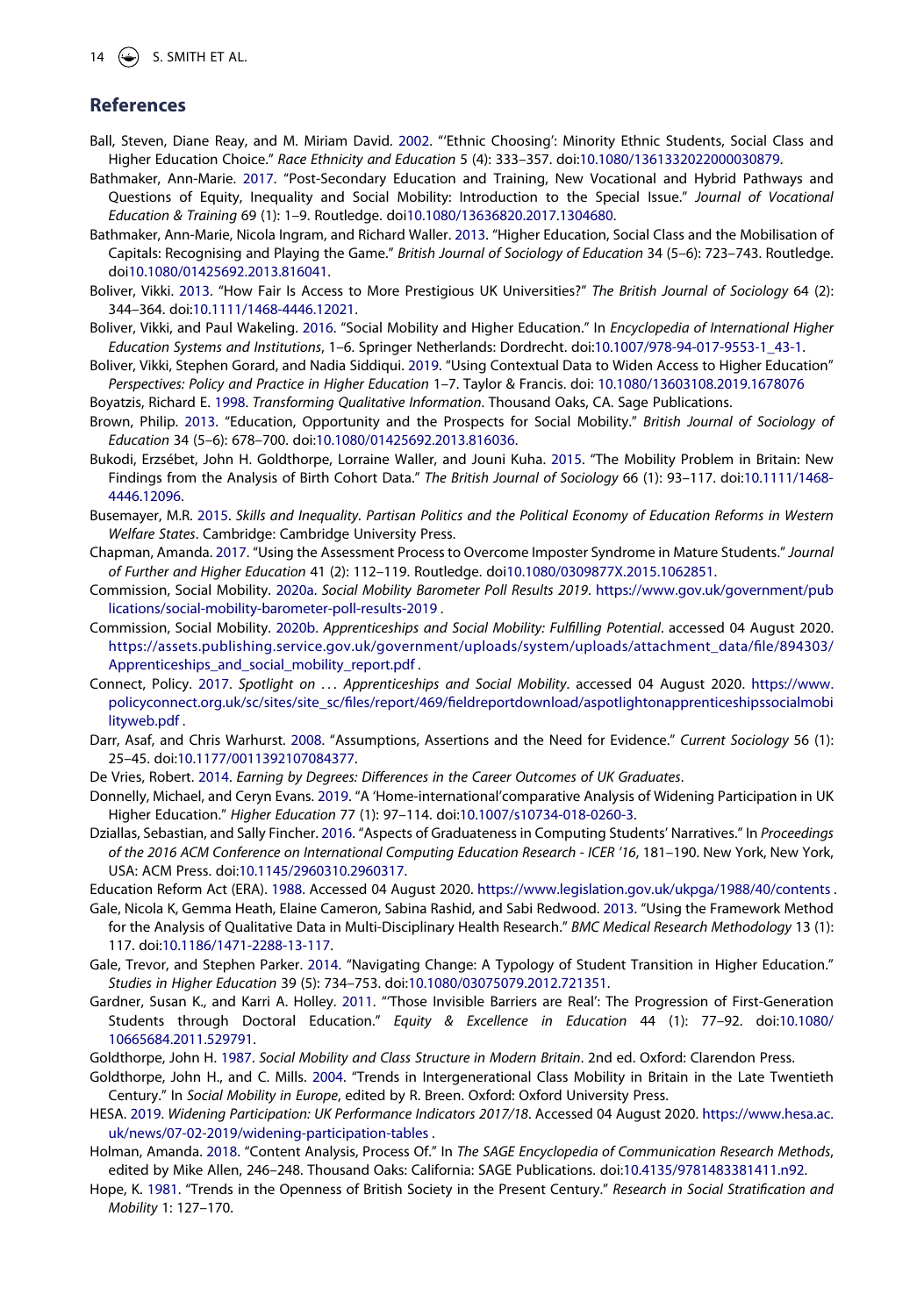- <span id="page-16-9"></span>Hoskins, Kate, and Sonia Ilie. [2017.](#page-4-7) "Widening Participation to Underrepresented and Disadvantaged Students: Social Identity and the Barriers to Higher Education Access in England." In *Bridges, Pathways and Transitions: International Innovations in Widening Participation*, edited by Mahsood Shah and Gail Whiteford. Cambridge, UK: Chandos.
- <span id="page-16-8"></span>Hout, Michael. [2006](#page-4-8). "Maximally Maintained Inequality and Essentially Maintained Inequality: Crossnational Comparisons." *Sociological Theory and Methods* 21 (2): 237–252. doi:[10.11218/ojjams.21.237.](https://doi.org/10.11218/ojjams.21.237)
- <span id="page-16-11"></span>Jackson, Michelle, John H. Goldthorpe, and Colin Mills. [2005.](#page-4-9) "Education, Employers and Class Mobility." *Research in Social Stratification and Mobility* 23 (5): 3–33. doi:[10.1016/S0276-5624\(05\)23001-9](https://doi.org/10.1016/S0276-5624(05)23001-9).
- <span id="page-16-2"></span>Johnston, Nancy, Nello Angerilli, and Natalia Gajdamaschko. [2003.](#page-3-4) "How to Measure Complex Learning Processes : The Nature of Learning in Cooperative Education." In *Handbook for Research in Cooperative Education and Internships*, 157–187.
- <span id="page-16-19"></span>Jovchelovitch, S., and M.W. Bauer. [2000.](#page-7-1) "Narrative Interviewing." In *Qualitative Researching with Text, Image and Sound: A Practical Handbook*, edited by M.W. Bauer and G Gaskell, 57–74, SAGE.
- <span id="page-16-21"></span>Keep, Ewart. [2020.](#page-12-0) COVID-19–Potential Consequences for Education, Training, and Skills. SKOPE Issues Paper 36. *Centre on Skills, Knowledge and Organisational Performance (SKOPE)*.
- <span id="page-16-12"></span>Kupfer, A. [2015](#page-4-10). "Educational Upward Mobility: Practices of Social Changes." *Palgrave Macmillan UK*. doi:[10.1057/](https://doi.org/10.1057/9781137355317) [9781137355317](https://doi.org/10.1057/9781137355317).
- <span id="page-16-13"></span>Lester, Stan, and Darryll Bravenboer. [2020](#page-4-4). *Sustainable Degree Apprenticeships*. [https://www.mdx.ac.uk/\\_\\_data/assets/](https://www.mdx.ac.uk/__data/assets/pdf_file/0033/565863/sustainable-degree-apprenticeships-2020.pdf) [pdf\\_file/0033/565863/sustainable-degree-apprenticeships-2020.pdf](https://www.mdx.ac.uk/__data/assets/pdf_file/0033/565863/sustainable-degree-apprenticeships-2020.pdf).
- <span id="page-16-3"></span>Linn, Patricia L. [2015](#page-3-5). "A Lifespan Perspective on Cooperative Education Learning: A Grounded Theory." *Asia-Pacific Journal of Cooperative Education* 16 (4): 301–326.
- <span id="page-16-24"></span>Mallman, Mark, and Helen Lee. [2016.](#page-13-2) "Stigmatised Learners: Mature-Age Students Negotiating University Culture." *British Journal of Sociology of Education* 37 (5): 684–701. Routledge. doi[10.1080/01425692.2014.973017](https://doi.org/10.1080/01425692.2014.973017).
- <span id="page-16-0"></span>Marginson, Simon. [2015](#page-2-3). "Rethinking Education, Work and 'Employability' Foundational Problems of Human Capital Theory." In *Society for Research into Higher Education Annual Research Conference*. Newport. [https://www.srhe.ac.uk/](https://www.srhe.ac.uk/conference2015/downloads/Simon_Marginson_Paper_SRHE2015.pdf) [conference2015/downloads/Simon\\_Marginson\\_Paper\\_SRHE2015.pdf](https://www.srhe.ac.uk/conference2015/downloads/Simon_Marginson_Paper_SRHE2015.pdf) .
- <span id="page-16-16"></span>Marks, Abigail, and Chris Baldry. [2009.](#page-5-3) "Stuck in the Middle with Who? The Class Identity of Knowledge Workers." *Work, Employment and Society* 23 (1): 49–65. doi:[10.1177/0950017008099777](https://doi.org/10.1177/0950017008099777).
- <span id="page-16-22"></span>Mason, Geoff. [2020.](#page-12-0) "Higher Education, Initial Vocational Education and Training and Continuing Education and Training: Where Should the Balance Lie?" *Journal of Education and Work* 33 (7–8): 468–490. doi:[10.1080/](https://doi.org/10.1080/13639080.2020.1755428) [13639080.2020.1755428](https://doi.org/10.1080/13639080.2020.1755428).
- <span id="page-16-20"></span>Mobility, Social, and Child Poverty Commission. [2016](#page-11-1). *Apprenticeships, Young People, and Social Mobility*. [https://assets.](https://assets.publishing.service.gov.uk/government/uploads/system/uploads/attachment_data/file/509123/Social_Mobility_and_Child_Poverty_Commission_Submission_on_Apprenticeships_final.pdf) [publishing.service.gov.uk/government/uploads/system/uploads/attachment\\_data/file/509123/Social\\_Mobility\\_](https://assets.publishing.service.gov.uk/government/uploads/system/uploads/attachment_data/file/509123/Social_Mobility_and_Child_Poverty_Commission_Submission_on_Apprenticeships_final.pdf) and Child Poverty Commission Submission on Apprenticeships final.pdf.
- <span id="page-16-23"></span>OECD. [2020](#page-12-1). *Strengthening Skills in Scotland: OECD Review of the Apprenticeship System in Scotland*. Paris: OECD Publishing. [https://www.oecd.org/skills/centre-for-skills/Strengthening\\_Skills\\_in\\_Scotland.pdf](https://www.oecd.org/skills/centre-for-skills/Strengthening_Skills_in_Scotland.pdf) .
- <span id="page-16-14"></span>Office for Students. [2019.](#page-5-4) *Degree Apprenticeships: A Viable Alternative?* [https://www.officeforstudents.org.uk/media/](https://www.officeforstudents.org.uk/media/c791216f-a1f1-4196-83c4-1449dbd013f0/insight-2-degree-apprenticeships.pdf) [c791216f-a1f1-4196-83c4-1449dbd013f0/insight-2-degree-apprenticeships.pdf](https://www.officeforstudents.org.uk/media/c791216f-a1f1-4196-83c4-1449dbd013f0/insight-2-degree-apprenticeships.pdf) .
- <span id="page-16-1"></span>Protsch, Paula, and Heike Solga. [2016](#page-2-4). "The Social Stratification of the German VET System." *Journal of Education and Work* 29 (6): 637–661. Routledge. doi[10.1080/13639080.2015.1024643](https://doi.org/10.1080/13639080.2015.1024643).
- <span id="page-16-5"></span>QAA. [2019](#page-3-6). *Characteristics Statement Higher Education in Apprenticeships*. accessed 04 August 2020. [https://www.qaa.ac.](https://www.qaa.ac.uk/docs/qaa/quality-code/characteristics-statement-apprenticeships.pdf) [uk/docs/qaa/quality-code/characteristics-statement-apprenticeships.pdf](https://www.qaa.ac.uk/docs/qaa/quality-code/characteristics-statement-apprenticeships.pdf) .
- <span id="page-16-25"></span>Ramsey, Elizabeth, and Deana Brown. [2018](#page-13-3). "Feeling like a Fraud: Helping Students Renegotiate Their Academic Identities." *College & Undergraduate Libraries* 25 (1): 86–90. Taylor & Francis. doi[10.1080/10691316.2017.1364080](https://doi.org/10.1080/10691316.2017.1364080).
- <span id="page-16-10"></span>Reay, Diane. [2018.](#page-4-11) "Working Class Educational Transitions to University: The Limits of Success." *European Journal of Education* 53 (4): 528–540. doi:[10.1111/ejed.12298](https://doi.org/10.1111/ejed.12298).
- <span id="page-16-7"></span>Robertson, Susan Lee. [2016](#page-4-12). "Piketty, Capital and Education: A Solution To, or Problem In, Rising Social Inequalities?" *British Journal of Sociology of Education* 37 (6): 823–835. Routledge. doi[10.1080/01425692.2016.1165086](https://doi.org/10.1080/01425692.2016.1165086).
- <span id="page-16-26"></span>Ryan, Louise, and Lőrinc Magdolna. [2018.](#page-13-4) "Perceptions, Prejudices and Possibilities: Young People Narrating Apprenticeship Experiences." *British Journal of Sociology of Education* 39 (6): 762–777. Routledge. doi[10.1080/](https://doi.org/10.1080/01425692.2017.1417821) [01425692.2017.1417821](https://doi.org/10.1080/01425692.2017.1417821).
- <span id="page-16-18"></span>Saumure, Kristie, and LisaM Given. [2012](#page-7-5). "Convenience Sample." In *The SAGE Encyclopedia of Qualitative Research Methods*, edited by L.M Given. 2455 Teller Road, Thousand Oaks California 91320 United States: SAGE Publications. doi:[10.4135/9781412963909.](https://doi.org/10.4135/9781412963909)
- <span id="page-16-6"></span>SDS. [2016.](#page-3-7) *Graduate Level Apprenticeships: Pathfinder Delivery 2016/17-2019/20. Competitive Funding Offer Ref No. G16- 026. Issued 22/ 11/2016*.
- <span id="page-16-4"></span>SDS. [2019.](#page-3-8) *Graduate Apprenticeships: Early Activity and Progress*. Graduate Apprenticeships Early Activity and Progress.
- <span id="page-16-15"></span>Shadbolt, Nigel. [2016](#page-5-5). *Shadbolt Review of Computer Sciences Degree Accreditation and Graduate Employability*. [https://](https://www.gov.uk/government/uploads/system/uploads/attachment_data/file/518575/ind-16-5-shadbolt-review-computer-science-graduate-employability.pdf) [www.gov.uk/government/uploads/system/uploads/attachment\\_data/file/518575/ind-16-5-shadbolt-review](https://www.gov.uk/government/uploads/system/uploads/attachment_data/file/518575/ind-16-5-shadbolt-review-computer-science-graduate-employability.pdf)[computer-science-graduate-employability.pdf](https://www.gov.uk/government/uploads/system/uploads/attachment_data/file/518575/ind-16-5-shadbolt-review-computer-science-graduate-employability.pdf) .
- <span id="page-16-17"></span>SIMD. [2020.](#page-6-1) "Scottish Index of Multiple Deprivation (SIMD)." Accessed 27 July 2020. [https://www.gov.scot/collections/](https://www.gov.scot/collections/scottish-index-of-multiple-deprivation-2020/) [scottish-index-of-multiple-deprivation-2020/](https://www.gov.scot/collections/scottish-index-of-multiple-deprivation-2020/) .